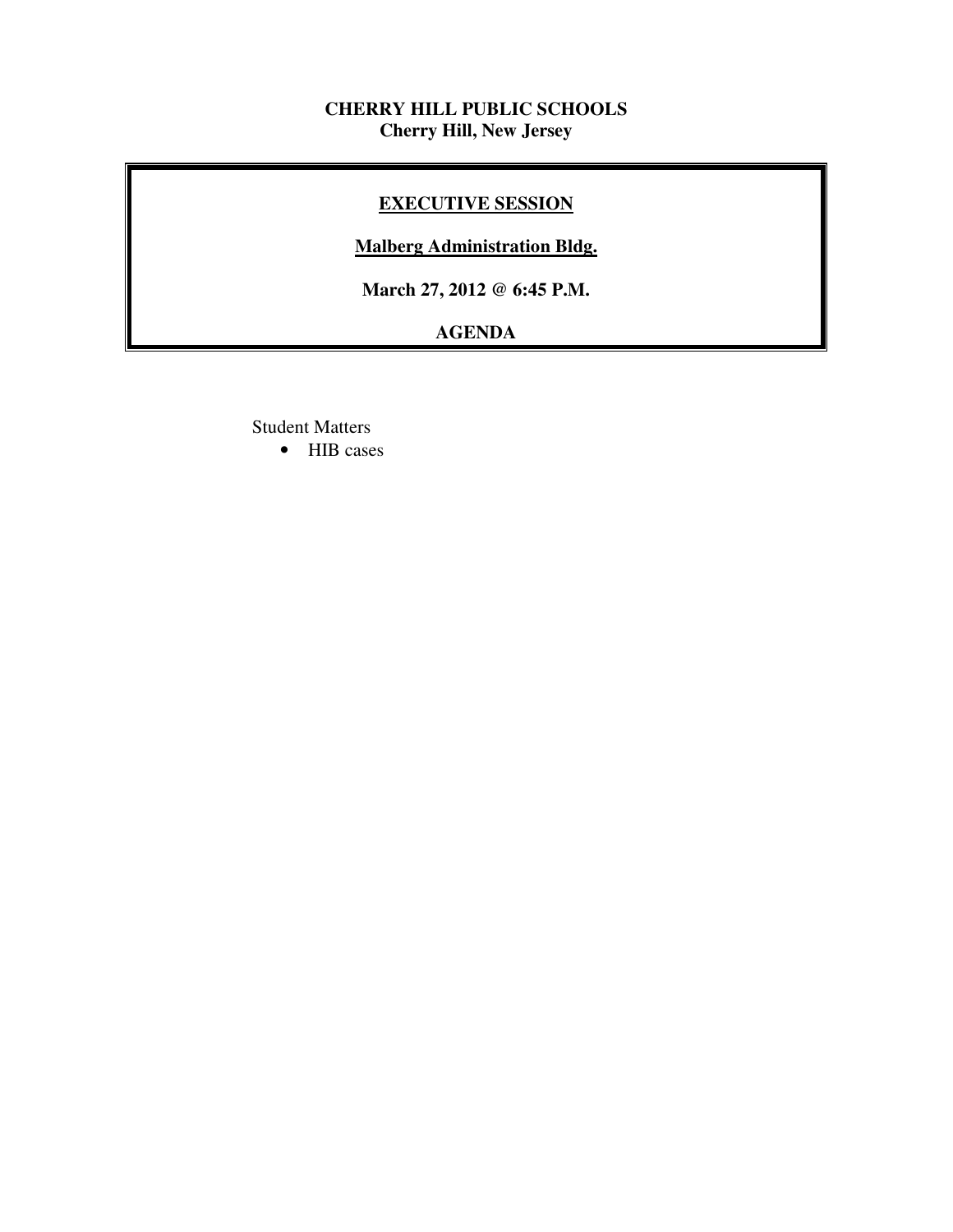#### CHERRY HILL PUBLIC SCHOOLS Cherry Hill, New Jersey

 **ACTION AGENDA** 

March 27, 2012

Malberg Administration Bldg.

7:00 P.M. Action Meeting

 **Meeting called to order by \_\_\_\_\_\_\_\_\_\_\_\_\_\_\_\_\_\_\_\_\_\_\_\_\_\_\_** 

# **ROLL CALL**

 Seth Klukoff, President Kathy Judge, Vice president Mrs. Sherrie Cohen Mr. Eric Goodwin Mrs. Colleen Horiates Mrs. Carol Matlack Mr. Steven Robbins Mr. Elliott Roth Mr. Wayne Tarken

 *Student Representatives to the Board of Education*  Jackie Susuni, H.S. East Lily Campbell, H.S. East Alternate

 $W$ endy Cheng, H.S. West *Jeremy Rotblat, H.S. West Alternate* 

 *Dr. Maureen Reusche, Superintendent Mr. James Devereaux, Assistant Superintendent, Business/Board Secretary Dr. Lawyer Chapman, Assistant Superintendent, Pre-K – 12 Dr. Marianne W. Gaffney, Assistant Superintendent, Curriculum and Instruction Ms. Nancy Adrian, Director of Human Resources Mr. Donald Bart, Director of Support Operations Mrs. Susan Bastnagel, Public Information Officer* 

 *Mr. Paul Green – Board Solicitor* 

 **Pledge of Allegiance** 

 **Approval of Minutes**: Regular Meeting dated, February 28, 2012 and the Board Work Session dated, February 14, 2012. Executive Sessions dated February 14, 2012 and February 28, 2012.

**MOTION** SECOND VOTE

Correspondence

Presentations:

#### **Student Recognition for the following**:

- 1) Cherry Hill West Girls Swim Team –2012 NJSIAA Division A Public South Sectional Champions and 2012 NJSIAA Division A Public Championship Runners Up
- 2) Beck Science Team NJ State Science Olympiad Tournament Medalists
- 3) Cherry Hill East Track Relay Team 2012 Eastern States Champions, South Jersey Group 4 Sectional Champions, and Group 4 State Meet Runners Up

#### **Public Hearing for 2012-2013 Budget**

 Board Representative Reports Public Discussion (up to three minutes per person) Superintendent's Comments Action Agenda Second Public Discussion (up to three minutes per person)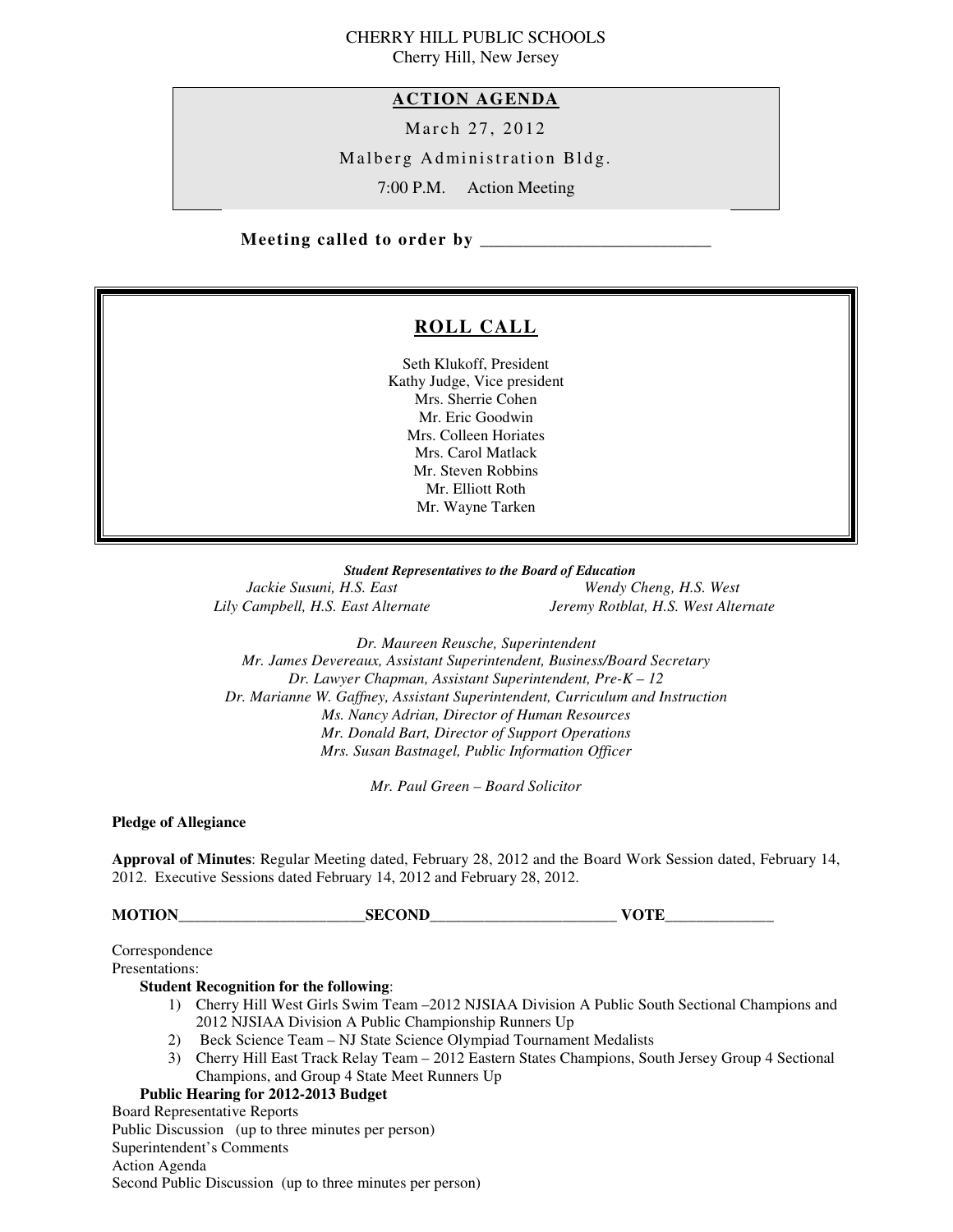# **ACTION AGENDA M a r c h 2 7 , 2 0 1 2**

#### **BOARD OF EDUCATION COMMITTEES**

#### **Curriculum & Instruction Committee Members (yellow)**

Chairperson: Eric Goodwin

Administrative Liaison: Marianne W. Gaffney

Committee Members: Sherrie Cohen, Colleen Horiates, Carol Matlack

#### **Business & Facilities Committee Members (blue)**

Chairperson: Steve Robbins

Administrative Liaison: James Devereaux

Committee Members: Kathy Judge, Elliott Roth, Wayne Tarken

#### **Negotiations, Human Resources & Litigation Committee Members (pink)**

Chairperson: Sherrie Cohen

Administrative Liaison: Nancy Adrian

Committee Members: Kathy Judge, Colleen Horiates, Carol Matlack

#### **Policy & Legislation Committee Members (green)**

Chairperson: Kathy Judge

Administrative Liaison: Maureen Reusche

Committee Members: Sherrie Cohen, Eric Goodwin, Carol Matlack

#### **Strategic Planning**

Chairperson: Elliott Roth

Administrative Liaison: James Devereaux

Seth Klukoff, Steve Robbins, Wayne Tarken

 *PLEASE NOTE: ALL CHANGES & ADDITIONS TO THE ACTION MEETING ARE TYPED IN BOLD FACE* 

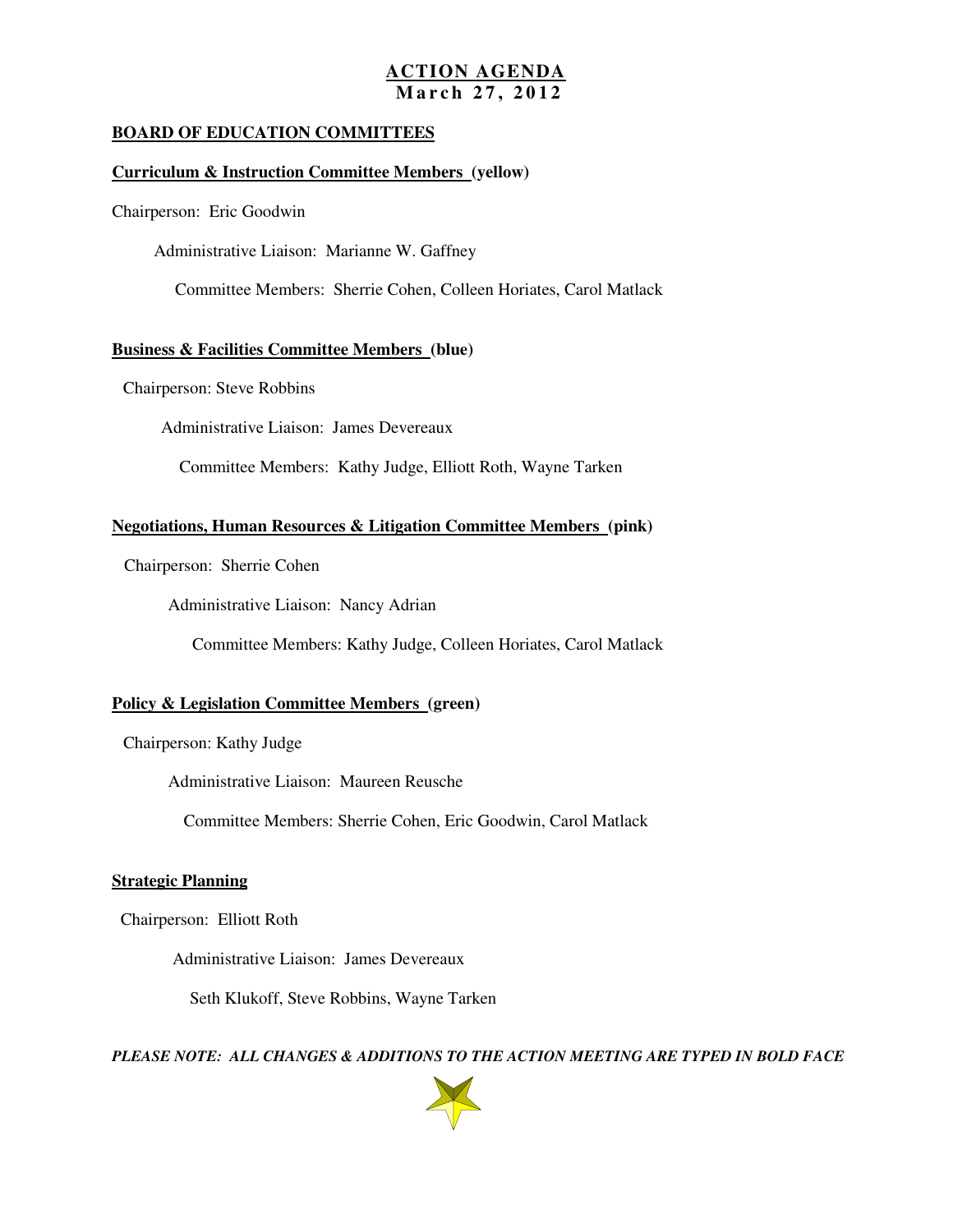# **A. CURRICULUM & INSTRUCTION**

 *Long Range Plan Goals:* 

- \_ *"Establish for students, high academic, social and moral standards which reflect the attributes of a responsible, well-rounded and contributing member of society."*
- \_ *"Design all aspects of curriculum to ensure all students are provided with opportunities to meet or exceed high academic standards."*
- \_ *"Design curriculum that ensures all students acquire the knowledge, skills and behavior necessary to prepare them for higher education and/or the workplace now and in the future."*

The Superintendent recommends the following:

- 1. Approval of Attendance at Conferences and Workshops
- 2. Approval of Out of District Tuition Contracts
- 3. Approval of Elementary Novel
- 4. Approval of Math Textbook
- **5.** Approval of Resolution of Services
- **6. Approval of RTTT3 Grant Application**

#### **ITEM 1. APPROVAL OF ATTENDANCE AT CONFERENCES AND WORKSHOPS**

 **WHEREAS**, certain Cherry Hill School District employees have requested authorization to attend the conference(s)/workshop(s) listed below, and

 **WHEREAS**, the attendance of each employee at the specified conference/workshop is educationally necessary, fiscally prudent and 1) directly related to and within the scope of the employee's current responsibilities and the District's professional development plan, and 2) critical to the instructional needs of the District or furthers the efficient operation of the District;

 **NOW, THEREFORE, BE IT RESOLVED**, that the Cherry Hill Board of Education authorizes the attendance of the employees at the specified conferences/workshops listed below, and be it

 **FURTHER RESOLVED**, that the Board hereby determines that the estimated expenses related to the authorized travel listed below are justified and therefore authorizes payment of any registration fees and reimbursement of statutorily authorized travel expenditures to the designated employees, not to exceed District budgetary limitations and to be in accordance with the provisions of *N.J.S.A.* 18A:11-12, the District's travel policy and procedures, State travel payment guidelines established by the Department of Treasury in NJOMB circular letter 08-13 OMB, and with guidelines established by the federal Office of Management and Budget:

| # | <b>NAME</b>                      | <b>CONFERENCE</b>                                                                                                  | <b>DATE</b> | <b>COST</b><br>NOT TO EXCEED                                                            |
|---|----------------------------------|--------------------------------------------------------------------------------------------------------------------|-------------|-----------------------------------------------------------------------------------------|
| A | Joann DiGiacomo                  | LRP's Nat'l. Institute on Legal<br><b>Issues of Educating</b><br>Individuals with Disabilities,<br>San Antonio, TX | 5/6-9, 2012 | \$2335.00<br>Registration/Air/<br>Lodging/Taxi/Meals<br>CHASA & General<br><b>Funds</b> |
| B | David Genter<br>King's Christian | <b>Advanced Placement Summer</b><br>Institute (Biology),<br>Blackwood, NJ                                          | 8/6-9, 2012 | \$850.00<br>Registration<br><b>NCLB</b>                                                 |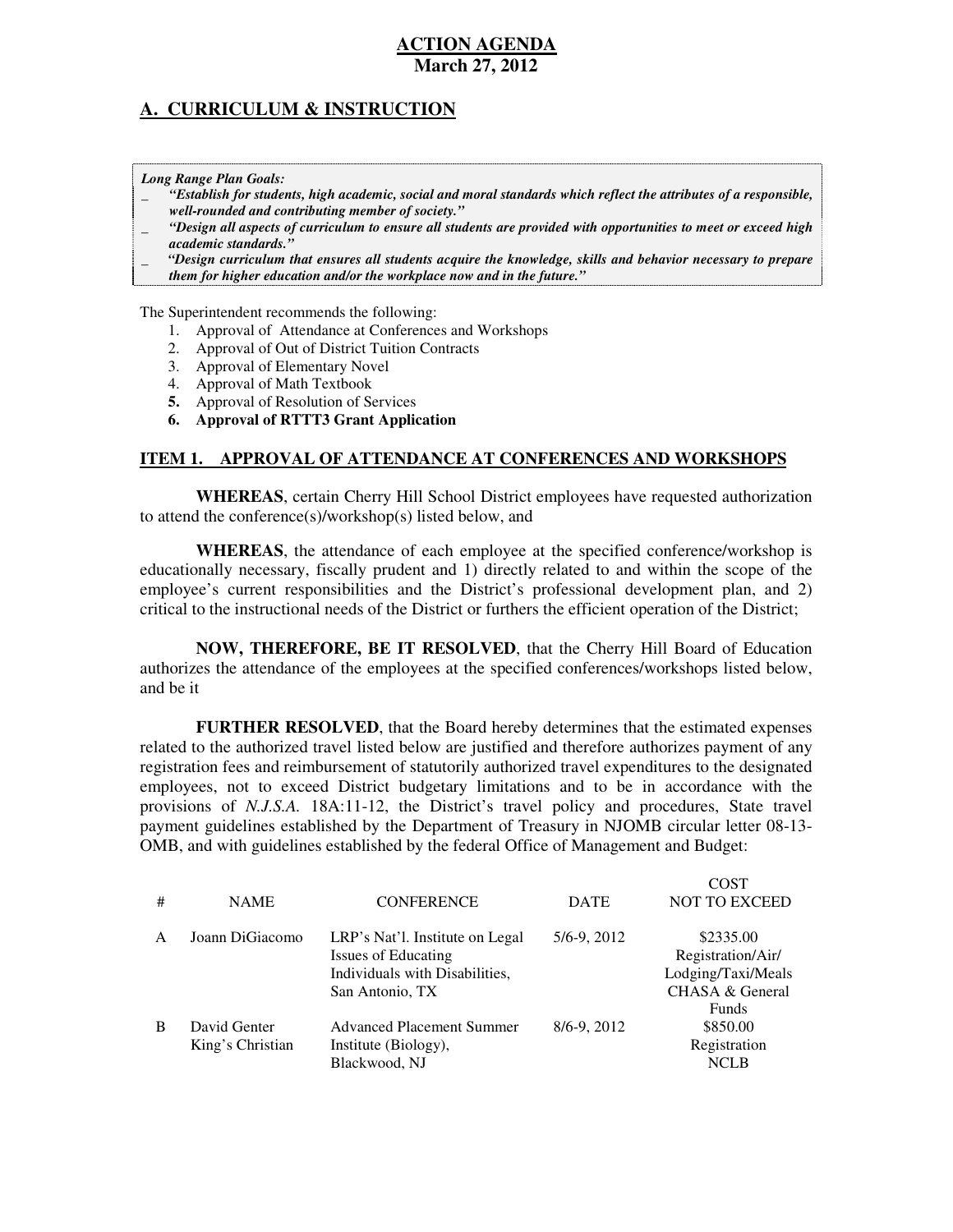#### **A. CURRICULUM & INSTRUCTION**

#### **ITEM 1. APPROVAL OF ATTENDANCE AT CONFERENCES AND WORKSHOPS continued**

| #         | <b>NAME</b>                              | <b>CONFERENCE</b>                                                                                                    | <b>DATE</b>    | <b>COST</b><br><b>NOT TO EXCEED</b>                                                               |
|-----------|------------------------------------------|----------------------------------------------------------------------------------------------------------------------|----------------|---------------------------------------------------------------------------------------------------|
| C         | <b>William Dunn</b><br><b>Carusi</b>     | NJSBGA, Atlantic City, NJ                                                                                            | 4/3-4, 2012    | \$230.00<br>Registration/Mileage/<br>Parking                                                      |
| D         | <b>Ray Hawthorne</b><br><b>Beck</b>      | NJSBGA, Atlantic City, NJ                                                                                            | 4/3-4, 2012    | <b>General Funds</b><br>\$266.90<br>Registration/Mileage/<br><b>Tolls/Parking</b>                 |
| E         | <b>Joseph Tobens</b><br><b>Marlkress</b> | NJSBGA, Atlantic City, NJ                                                                                            | 4/3/12         | <b>General Funds</b><br>\$100.00<br><b>Registration</b><br><b>General Funds</b>                   |
| F         | <b>Tom Carter</b><br><b>Malberg</b>      | NJSBGA, Atlantic City, NJ                                                                                            | 4/3/12         | \$0                                                                                               |
| G         | <b>Michael Nuzzo</b>                     | <b>Annual NJ Juvenile Off.</b><br><b>Assoc., Conference, Atlantic</b><br>City, NJ                                    | 5/31-6/1, 2012 | \$248.78<br>Registration/Mileage/<br>Lodging                                                      |
| $\bf H$   | <b>Dennis Perry</b><br><b>Beck</b>       | <b>NJ Sustainable Schools</b><br>Conference 2012, Monroe<br>Twp., NJ                                                 | 3/28/12        | <b>General Funds</b><br>\$138.87<br>Registration/Mileage/<br><b>Tolls</b><br><b>General Funds</b> |
| $\bf{I}$  | Ramona Bregatta<br><b>Beck</b>           | <b>NJ Sustainable Schools</b><br>Conference 2012, Monroe<br>Twp., NJ                                                 | 3/28/12        | \$138.87<br>Registration/Mileage/<br>Tolls<br><b>General Funds</b>                                |
| ${\bf J}$ | <b>Susan Dashoff</b><br><b>Central</b>   | <b>NJ Sustainable Schools</b><br>Conference 2012, Monroe<br>Twp., NJ                                                 | 3/28/12        | \$138.69<br>Registration/Mileage/<br><b>Tolls</b><br><b>General Funds</b>                         |
| K         | <b>Tom Carter</b><br><b>Central</b>      | <b>Purchasing Conference,</b><br><b>Atlantic City, NJ</b>                                                            | 5/2-3, 2012    | \$496.44<br>Registration/Mileage/<br><b>Tolls/Parking</b><br><b>General Funds</b>                 |
| L         | <b>William Marble</b><br><b>Barclay</b>  | <b>RTI: Practical Ideas for</b><br><b>Helping Students Struggling</b><br>with Early Literacy Skills,<br>Voorhees, NJ | 4/30/12        | \$215.00<br><b>Registration</b><br><b>General Funds</b>                                           |
| M         | <b>Tracy Kennedy</b><br><b>Barclay</b>   | <b>RTI: Practical Ideas for</b><br><b>Helping Students Struggling</b><br>with Early Literacy Skills,<br>Voorhees, NJ | 4/30/12        | \$215.00<br><b>Registration</b><br><b>General Funds</b>                                           |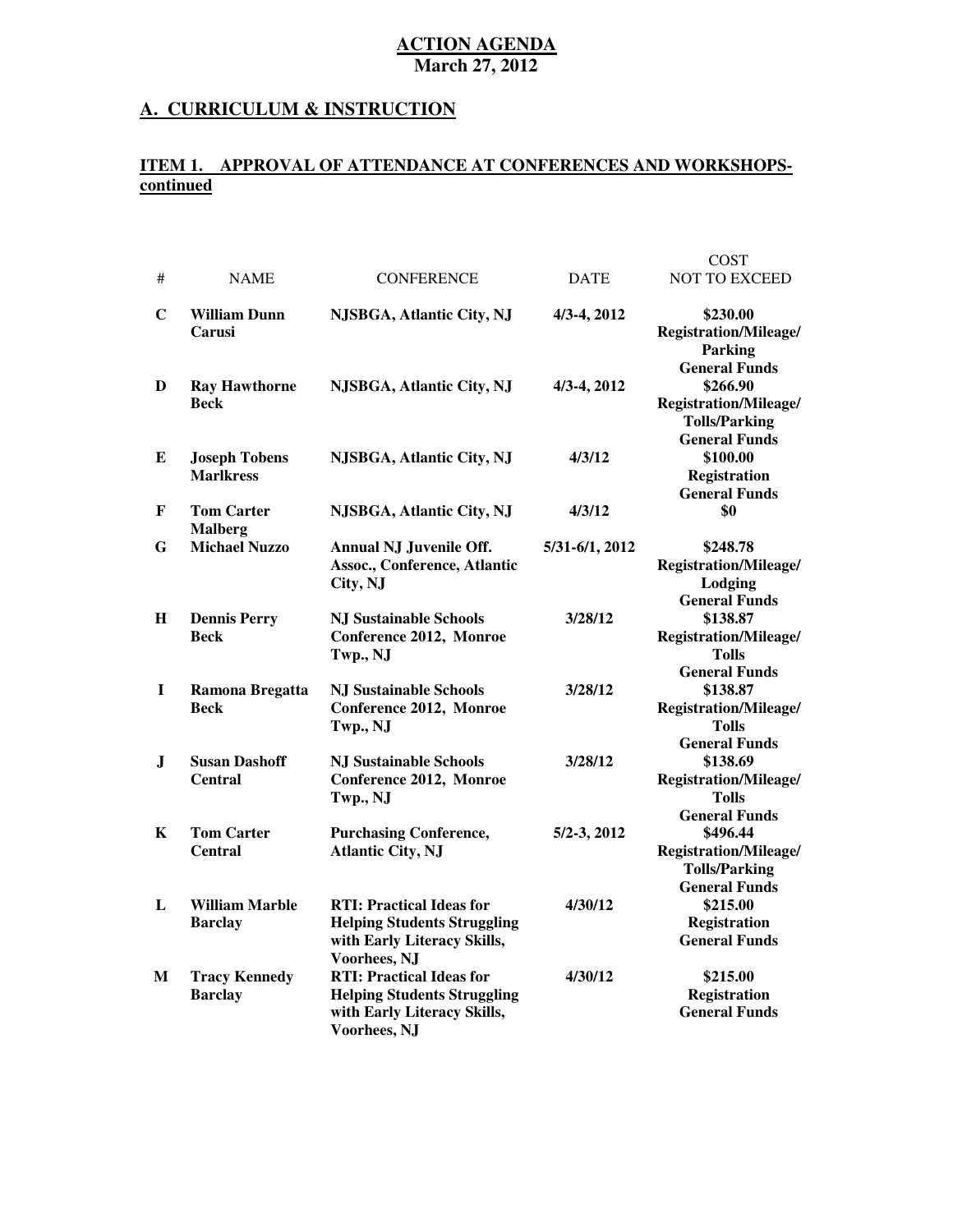### **A. CURRICULUM & INSTRUCTION**

#### **ITEM 1. APPROVAL OF ATTENDANCE AT CONFERENCES AND WORKSHOPScontinued**

| #        | <b>NAME</b>                                     | <b>CONFERENCE</b>                                                                                                     | <b>DATE</b>      | COST<br><b>NOT TO EXCEED</b>                                                      |
|----------|-------------------------------------------------|-----------------------------------------------------------------------------------------------------------------------|------------------|-----------------------------------------------------------------------------------|
| N        | <b>Jane Combs</b><br><b>Barclay</b>             | <b>RTI: Practical Ideas for</b><br><b>Helping Students Struggling</b><br>with Early Literacy Skills,<br>Voorhees, NJ  | 4/30/12          | \$215.00<br><b>Registration</b><br><b>General Funds</b>                           |
| $\Omega$ | <b>Nicole Fornito</b><br><b>Barclay</b>         | <b>RTI: Practical Ideas for</b><br><b>Helping Students Struggling</b><br>with Early Literacy Skills,<br>Voorhees, N.J | 4/30/12          | \$215.00<br><b>Registration</b><br><b>General Funds</b>                           |
| P        | Carolyn J.<br><b>Eversole</b><br><b>Central</b> | <b>NJASBO</b> Annual<br>Conference, Atlantic City,<br>NJ                                                              | $6/6 - 8$ , 2012 | \$298.00<br>Registration/Mileage/<br><b>Tolls/Parking</b><br><b>General Funds</b> |

#### **ITEM 2. APPROVAL OF OUT OF DISTRICT TUITION CONTRACTS**

 It is requested that the following out of district tuition contracts be submitted to the Board of Education for approval for the 2011-2012 school year during the March 2012 cycle. There are **five** students: one is change in placement, **three** are for services added to the original contracts and one new student.

|                       |                                                                                    |                                                                                                                                     |          | $001$ of <i>DIOITRIGI</i> TOMMONO (FRIGHT FOTH) |             |          |                 |              |                                                                                     |
|-----------------------|------------------------------------------------------------------------------------|-------------------------------------------------------------------------------------------------------------------------------------|----------|-------------------------------------------------|-------------|----------|-----------------|--------------|-------------------------------------------------------------------------------------|
| <b>VENDOR</b>         | ID                                                                                 | TERM                                                                                                                                | TUITION  | <b>RES</b>                                      | <b>AIDE</b> | ESY      | <b>ESY AIDE</b> | <b>EXTRA</b> | <b>AMOUNT</b>                                                                       |
| Children's Center of  |                                                                                    |                                                                                                                                     |          |                                                 |             |          |                 |              |                                                                                     |
| Monmouth County       | 7103871                                                                            | 2/13/12-6/2012                                                                                                                      | \$20,371 |                                                 |             | \$10,140 |                 |              | \$30,511                                                                            |
|                       |                                                                                    | Change in placement. Originally approved for \$82,844 August 2011, Alpha School (\$41,439) & approved for \$4,655, Bancroft for ESY |          |                                                 |             |          |                 |              |                                                                                     |
| <b>Durand Academy</b> |                                                                                    | 3004693 3/12/12-6/2012                                                                                                              |          |                                                 |             |          |                 | \$2,250      | \$2,250                                                                             |
|                       |                                                                                    |                                                                                                                                     |          |                                                 |             |          |                 |              | Originally approved for \$157,536 July 2011. Added services as required by IEP.     |
| Durand Academy        | 2021641                                                                            | $2/6/12 - 6/2012$                                                                                                                   |          |                                                 |             |          |                 | \$4,680      | \$4,680                                                                             |
|                       |                                                                                    |                                                                                                                                     |          |                                                 |             |          |                 |              | Originally approved for \$108,751 November 2011. Added services as required by IEP. |
| Durand Academy        | 2021639                                                                            | $2/6/12 - 6/2012$                                                                                                                   |          |                                                 |             |          |                 | \$7,020      | \$7,020                                                                             |
|                       | Originally approved for \$72,075, November2011. Added services as required by IEP. |                                                                                                                                     |          |                                                 |             |          |                 |              |                                                                                     |
| St. John of God       | 3012278                                                                            | 1/9/12-6/2012                                                                                                                       | \$20,880 |                                                 | \$12,360    |          |                 |              | \$33,240                                                                            |

OUT OF DISTRICT TUITIONS (March 2012)

#### **ITEM 3. APPROVAL OF ELEMENTARY NOVEL**

 It is recommended that the Board approve the novel "*The Black Stallion"* by Walter Farley be added to the  $4<sup>th</sup>$  grade reading list as discussed at the Curriculum and Instruction meeting on March 5, 2012.

### **ITEM 4. APPROVAL OF MATH TEXTBOOK**

 It is recommended that the Board approve the grades 3-5 math textbook "e*nVision"* by Pearson as discussed at the Curriculum and Instruction meeting on March 5, 2012.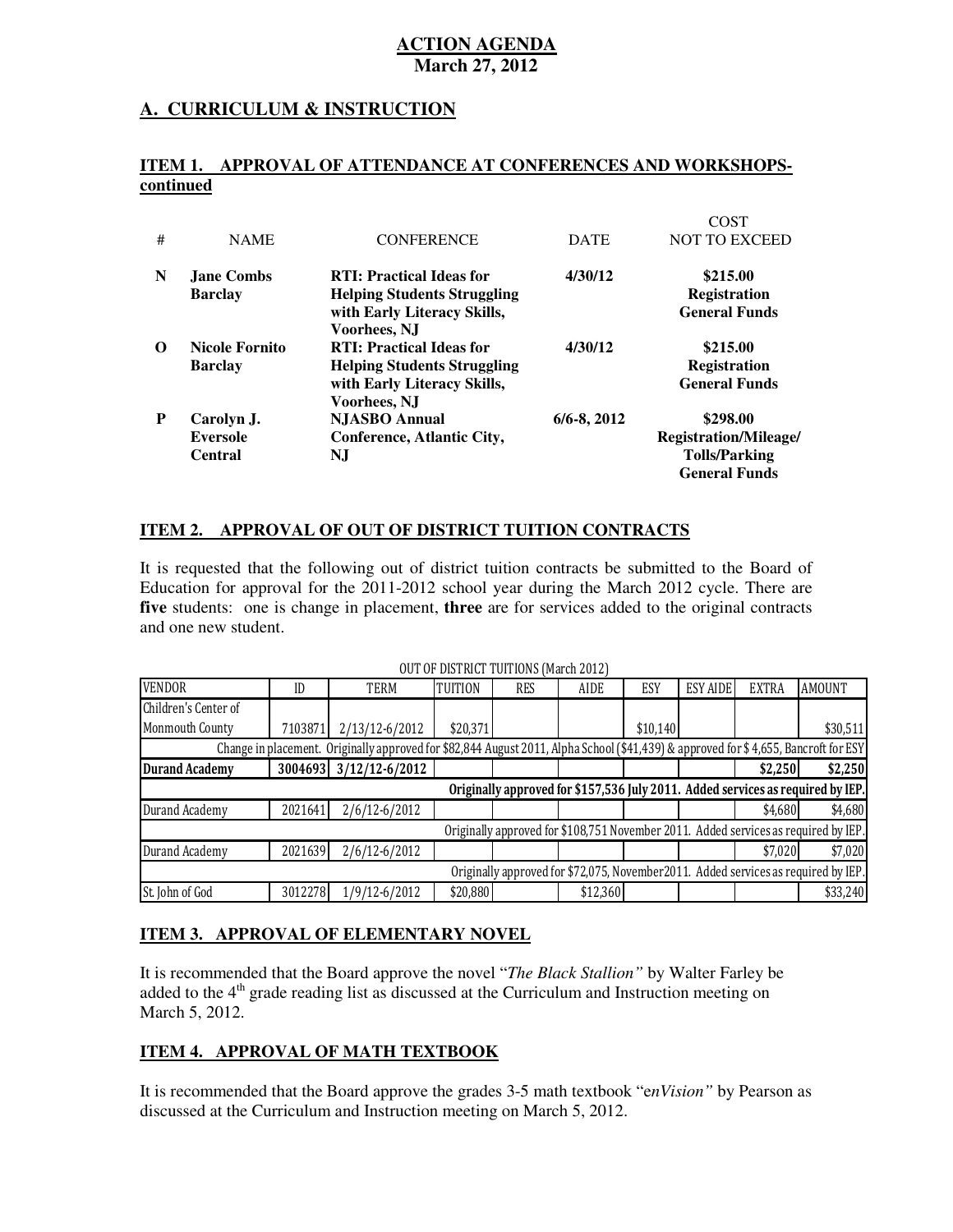#### **A. CURRICULUM & INSTRUCTION**

#### **ITEM 5. APPROVAL OF RESOLUTION FOR SERVICES**

 **WHEREAS,** the Cherry Hill Board of Education (the "Board") has a legal responsibility to conduct various evaluations of students with suspected and confirmed disabilities, including independent and initial evaluations of such students, and to from time to time obtain consultation services and to provide direct professional services to said students; and

 **WHEREAS**, such evaluations, consultations and services must be conducted by appropriately licensed and certified professionals and in accordance with the strictures of  $N.J.A.C. 6A:14-3.4$  and N.J.A.C.  $6A:14-2.5$ , and therefore are considered professional services pursuant to N.J.S.A. 18A:18A-5; and

 **WHEREAS** the Special Education Department has compiled a list of private providers, qualified to perform such evaluations, consultations and services; and

 **WHEREAS**, the total amount to be paid to any one vendor on such list shall not exceed the sum of  $$17,500.00$  for the current school year;

 **NOW, THEREFORE, BE IT RESOLVED** by the Cherry Hill Board of Education, that the Board hereby approves the appended list of Approved Private Providers to perform such evaluations, consultations and services as are determined necessary and prudent by the Assistant Superintendent for Curriculum & Instruction and Student Services for the 2011-2012 school year; and be it

 **FURTHER RESOLVED**, that the total amount charged for any one independent evaluation shall not exceed the usual and customary amount typically charged to school districts for such evaluations, but in no event shall any one evaluation exceed a total amount of Two Thousand (\$2,000.00) Dollars; and be it

 **FURTHER RESOLVED**, that the Board herby authorizes its Solicitor to prepare all necessary documentation, riders, purchase orders or contracts as are appropriate to effectuate the purposes set forth in this Resolution; and be it

 **FURTHER RESOLVED**, that a copy of this Resolution and the requisite summary of the contract award shall be published once in an official newspaper of record for the District in accordance with the requirements of *N.J.S.A.* 18A:18A-5a.(1).

> Dawn Reilly To provide psychological evaluations September 2011-June 2012 Increase by \$3,500 Original approved amount \$5,000, 8/23/11 PO #12-03242 11-000-219-320-71-0001

> > Barbara Monley Progress Monitoring September 2011-June 2012 Not to exceed \$6,500 PO #12-07208 11-204-100-320-71-0001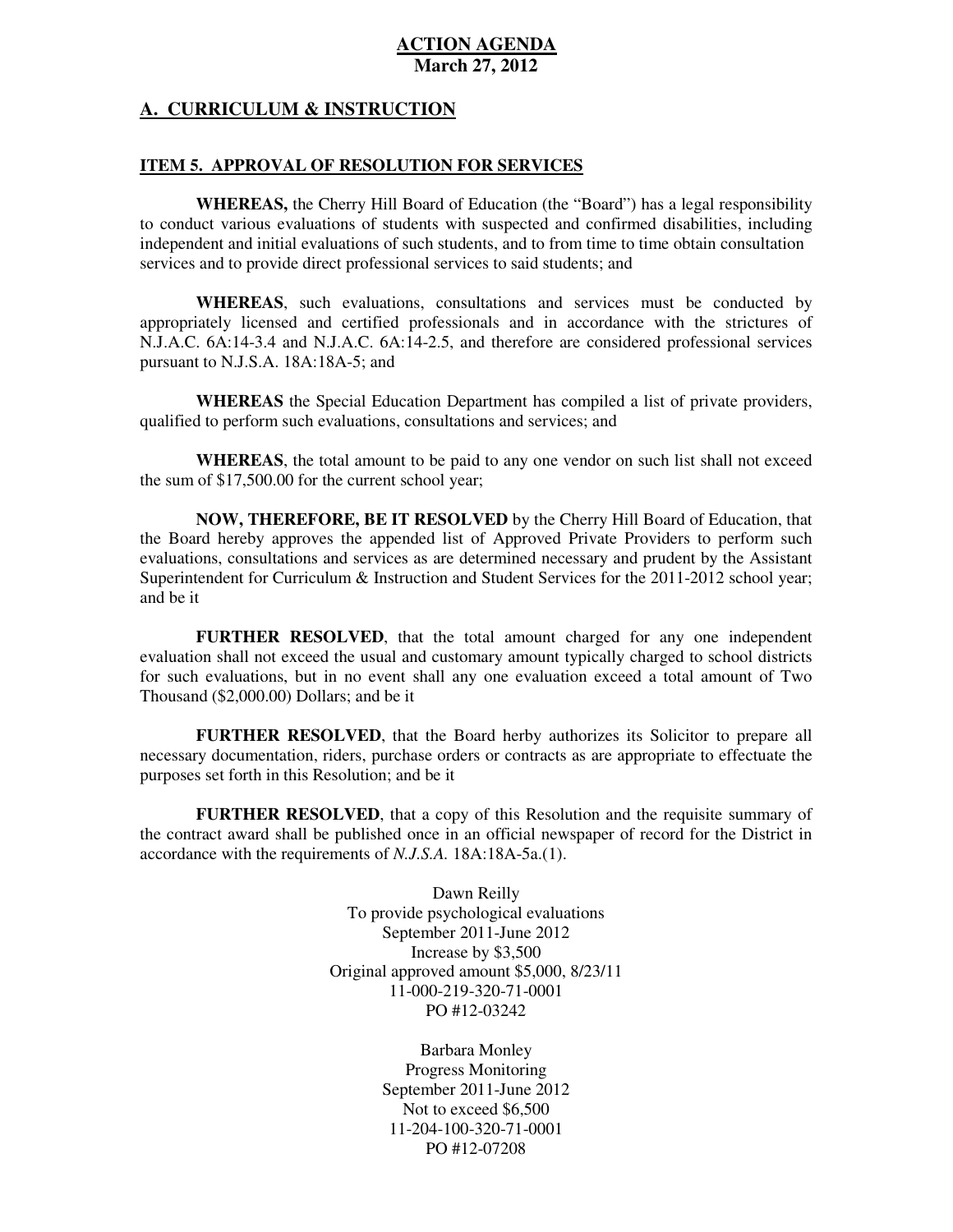## **A. CURRICULUM & INSTRUCTION**

#### **ITEM 5. APPROVAL OF RESOLUTION FOR SERVICES-continued**

 Carol Dippolito Progress Monitoring September 2011-June 2012 Not to exceed \$4,000 PO #12-07209 11-204-100-320-71-0001

 New Grange School & Education Wilson Language Training – Fundations March - May 2012 Amount not to exceed \$4,100 P.O. # 12-07207 Professional Development 11-204-100-320-71-0001

#### **ITEM 6. APPROVAL OF RTTT3 GRANT APPLICATION**

 **The State's comprehensive educational reform vision is to ensure that all children, regardless of life circumstances, graduate from high school ready for college and career. The Race to the Top Phase 3 (RTTT3) sub grant program will help New Jersey greatly advance its priority initiatives so this vision can be realized. On December 22, 2011, New Jersey received \$37,847,648 from RTTT3 to support the following initiatives: 1) The development of a model curriculum by Fall 2012, aligned to the Common Core State Standards (CCSS) and with a focus on 2) Science, Technology, Engineering, and Mathematics (STEM) to support the statewide transition to the CCSS; 3) The development of an Instructional Improvement System (IIS), an online portal to deliver model curriculum, formative assessments, data reporting, professional development resources, and other curricular resources aligned to the CCSS, to the school-level; 4) The transition to new principal and teacher evaluation systems; and 5) Support for the State's charter application and renewal review cycles.** 

 **Cherry Hill has been awarded \$78,626 to participate in the first four initiatives. The grant application was submitted for approval March 21, 2012.** 

Motion Second Vote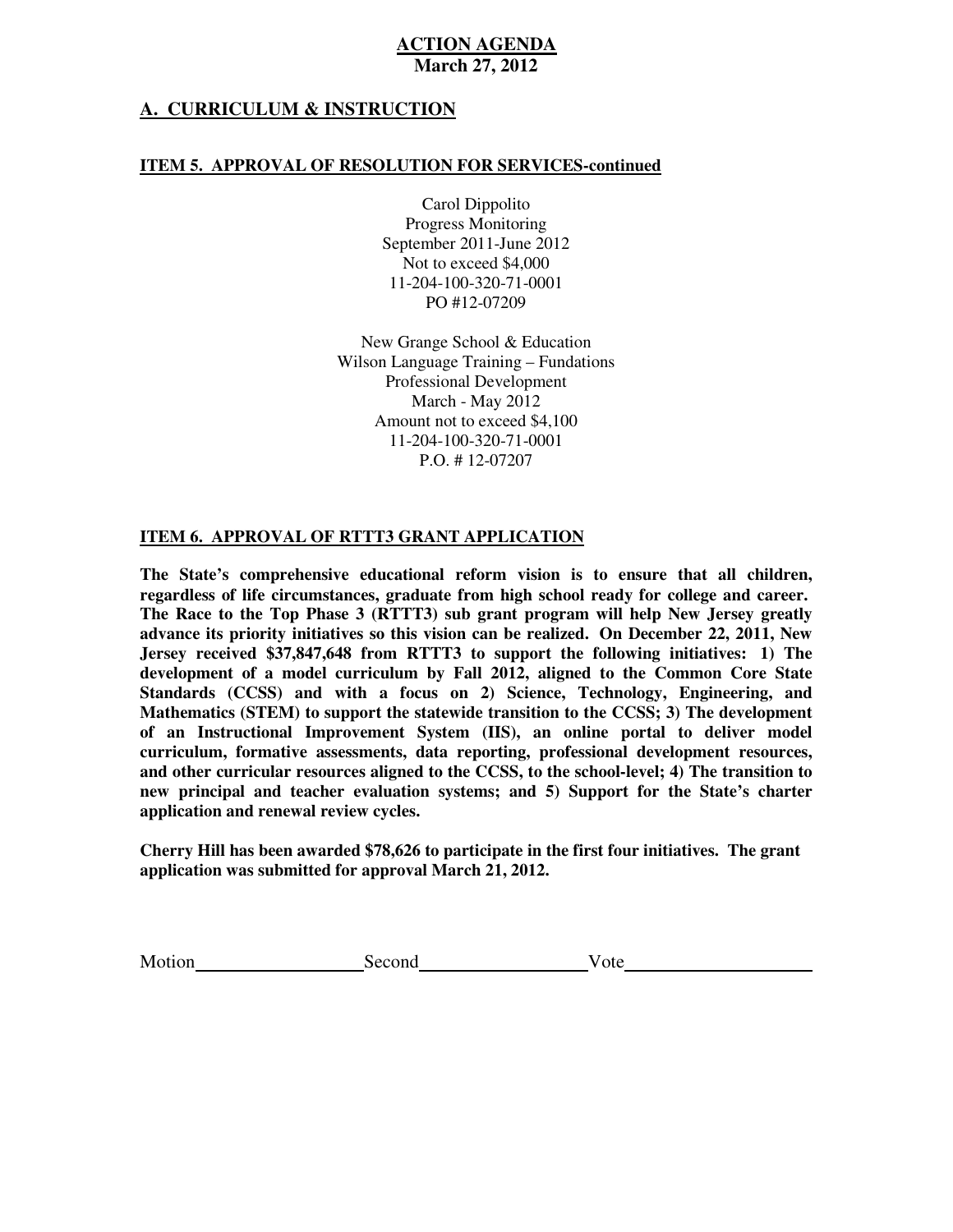#### **B. BUSINESS AND FACILITIES**

- 1. Financial Reports
- 2. Resolutions
- 3. Resolution for the Award of Transportation
- 4. Resolution for the Award of Change Orders
- 5. Acceptance of Donations
- 6. Adoption of 2012-2013 Budget
- 7. Maximum Travel Expenditure

# *The Superintendent recommends the following:*

#### **ITEM 1. FINANCIAL REPORTS**

- a) BOARD SECRETARY'S CERTIFICATION AND TREASURER'S REPORT FOR JANUARY 2012
- $b)$ SACC FINANCIAL REPORT FOR JANUARY 2012
- $\mathbf{c})$ LINE ITEM TRANSFER REPORTS FOR THE MONTH OF JANUARY 2012
- $\rm d$ FOOD SERVICE OPERATING STATEMENT FOR JANUARY 2012
- e) DISBURSEMENT OF FUNDS
- f) APPROVAL OF BILL LIST

#### **ITEM 2. RESOLUTIONS**

- a) RESOLUTION AUTHORIZING CONTRACTS WITH APPROVED STATE CONTRACT VENDORS
- b) RESOLUTION AUTHORIZING THE USE OF AWARDED VENDORS THROUGH CAMDEN COUNTY COOPERATIVE PRICING SYSTEM
- c) RESOLUTION AUTHORIZING THE USE OF AWARDED VENDORS THROUGH EDUCATION DATA SERVICES
- d) RESOLUTION AUTHORIZING THE USE OF AWARDED VENDORS THROUGH EDUCATION DATA SERVICES – TIME AND MATERIALS MAINTENANCE BIDS
- **e) RESOLUTION APPROVING AGREEMENT FOR AFFILIATION BETWEEN LOYOLA UNIVERSITY MARYLAND, INC. AND CHBOE**
- **f) RESOLUTION APPROVING AGREEMENT WITH OUR LADY OF LOURDES SCHOOL OF NURSING**
- **g) RESOLUTION TO AMEND PREVIOUS MOTION**
- **h) RESOLUTION TO APPROVE THE SUBMISSION FOR THE 2012 SAFETY GRANT PROGRAM**

#### **ITEM 3. RESOLUTION FOR THE AWARD OF TRANSPORTATION**

- a) ROUTE #KLWC-A KILMER AIDE
- b) ROUTE #0618 JOINTURE GLOUCESTER TWP. BOARD OF EDUCATION
- c) ROUTE #1530 JOINTURE MONMOUTH-OCEAN EDUCATIONAL SERVICES **COMMISSION**
- d) ROUTE #HILLPX3 SHUTTLE HILLTOP PREP SCHOOL, BRYN MAWR, PA
- **e) ROUTE #QCA2 ALTERNATIVE HS MCKINNEY-VENTO**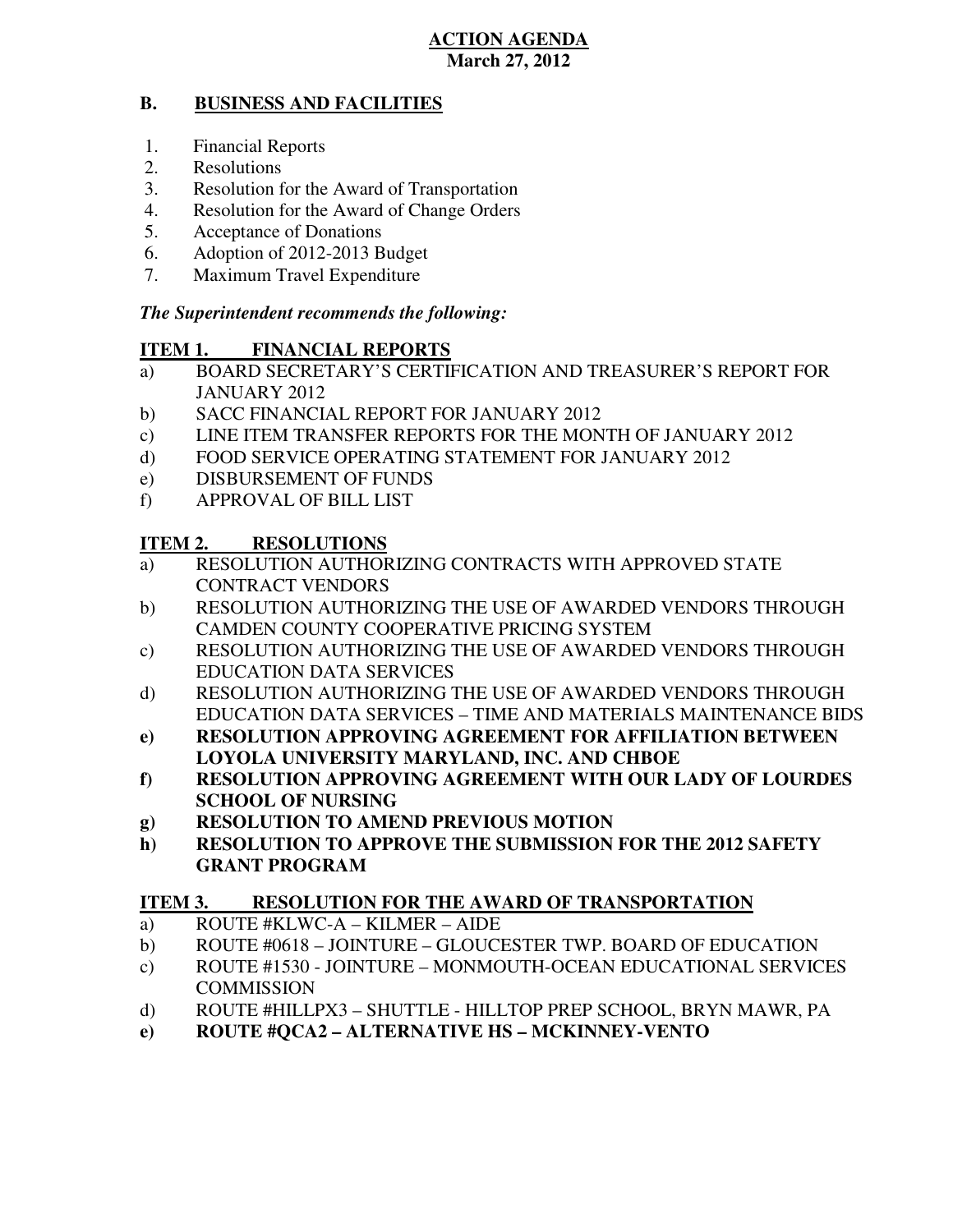#### **B. BUSINESS AND FACILITIES**

#### **ITEM 4. RESOLUTION FOR THE AWARD OF CHANGE ORDERS**

- **a) #HVAC3-101409 PARTIAL HVAC SYSTEM REPLACEMENT AT HIGH SCHOOL WEST (10-29-09)**
- **ITEM 5 ACCEPTANCE OF DONATIONS**
- **ITEM 6 ADOPTION OF 2012-2013 BUDGET**
- **ITEM 7. MAXIMUM TRAVEL EXPENDITURE**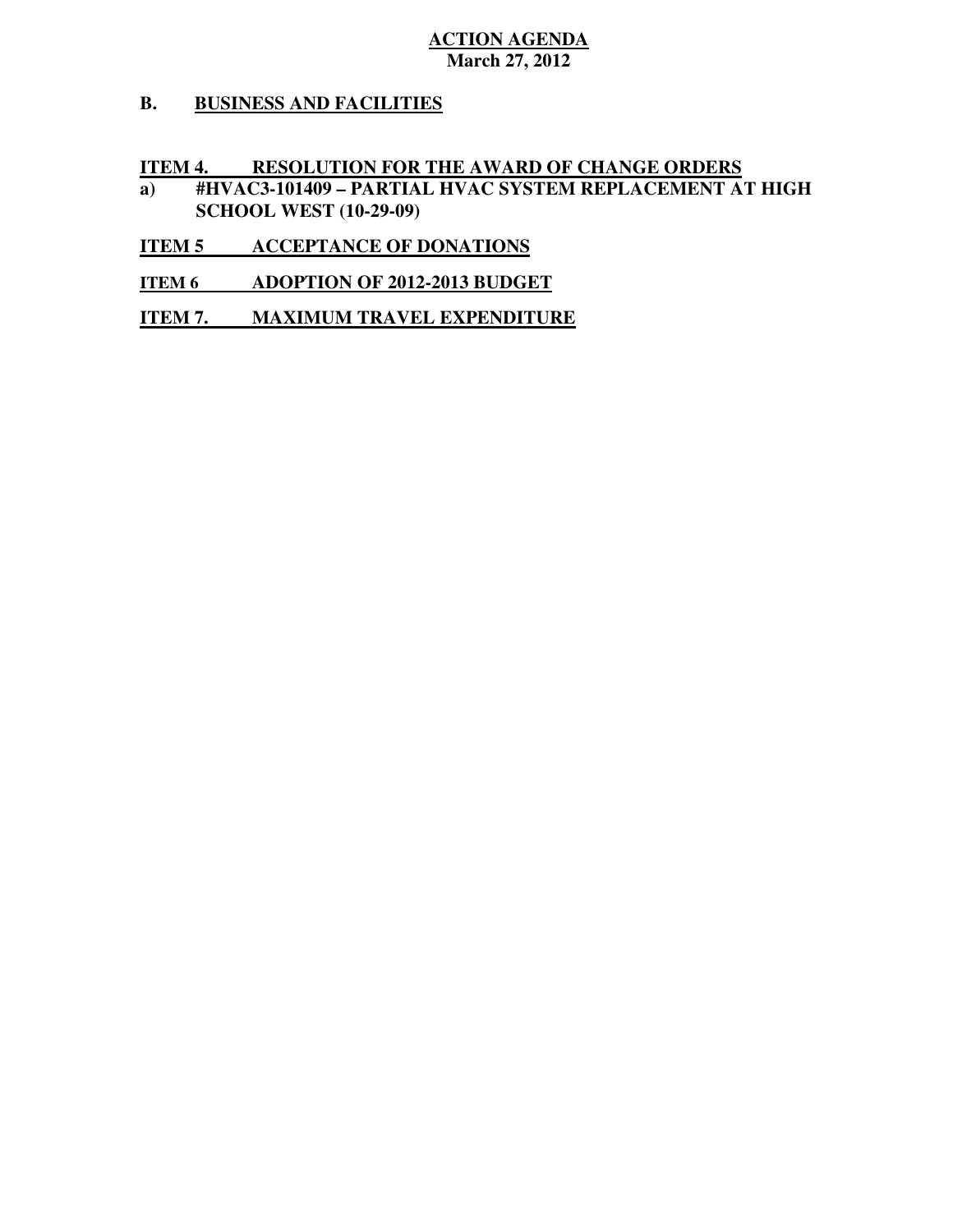#### **B. B. BUSINESS AND FACILITIES**

Long Range Plan Goals

- *"Provide a clean, healthy, safe, and secure physical environment for all students and staff."*
- *"Consistently allocate the funds necessary for systematically maintaining, upgrading, and repairing all school district facilities."*

 *The Superintendent recommends the following:* 

#### **ITEM 1. FINANCIAL REPORTS**

# a) BOARD SECRETARY'S CERTIFICATION AND TREASURER'S REPORT FOR JANUARY 2012

 Pursuant to N.J.A.C. 6A:23A-16.10 (c) 3, I certify that as of January 31, 2012 no budgetary line item account has obligations and payments (contractual orders) which in total exceed the amount appropriated by the Cherry Hill Board of Education pursuant to N.J.S.A. 18A:22-8.1 and N.J.S.A. 18A:22-8.2 and no budgetary line item account has been over-expended in violation of N.J.A.C. 6:23-2.12 (a) 1.

 Pursuant to N.J.A.C. 6A:23A-16.10 (c) 4, the Cherry Hill Board of Education certifies that as of January 31, 2012 and after review of the Secretary's Monthly Financial Report and the Treasurer's Monthly Financial Report and upon consultation with the appropriate district officials, to the best of the Boards' knowledge, no major account or fund has been over-expended in violation of N.J.A.C.  $6A:23A-16.10$  (a) 1 and that sufficient funds are available to meet the district's financial obligations for the remainder of the fiscal year.

#### $b)$ SACC FINANCIAL REPORT FOR JANUARY 2012

 It is recommended that the Financial Report for the Cherry Hill School Age Child Care Program for the month of January 2012 be accepted as submitted.

#### $\mathbf{c}$ ) LINE ITEM TRANSFER REPORTS FOR THE MONTH OF JANUARY 2012

 It is recommended that the 2011/2012 Budget be revised by the transfer of funds between line items as listed on the monthly transfer report. (Systems 3000 transfer report).

#### $\mathbf{d}$ FOOD SERVICE OPERATING STATEMENT FOR JANUARY 2012

 It is recommended that the Operating Statement for Cherry Hill Food Services for the months ending January, 2012 be accepted as submitted.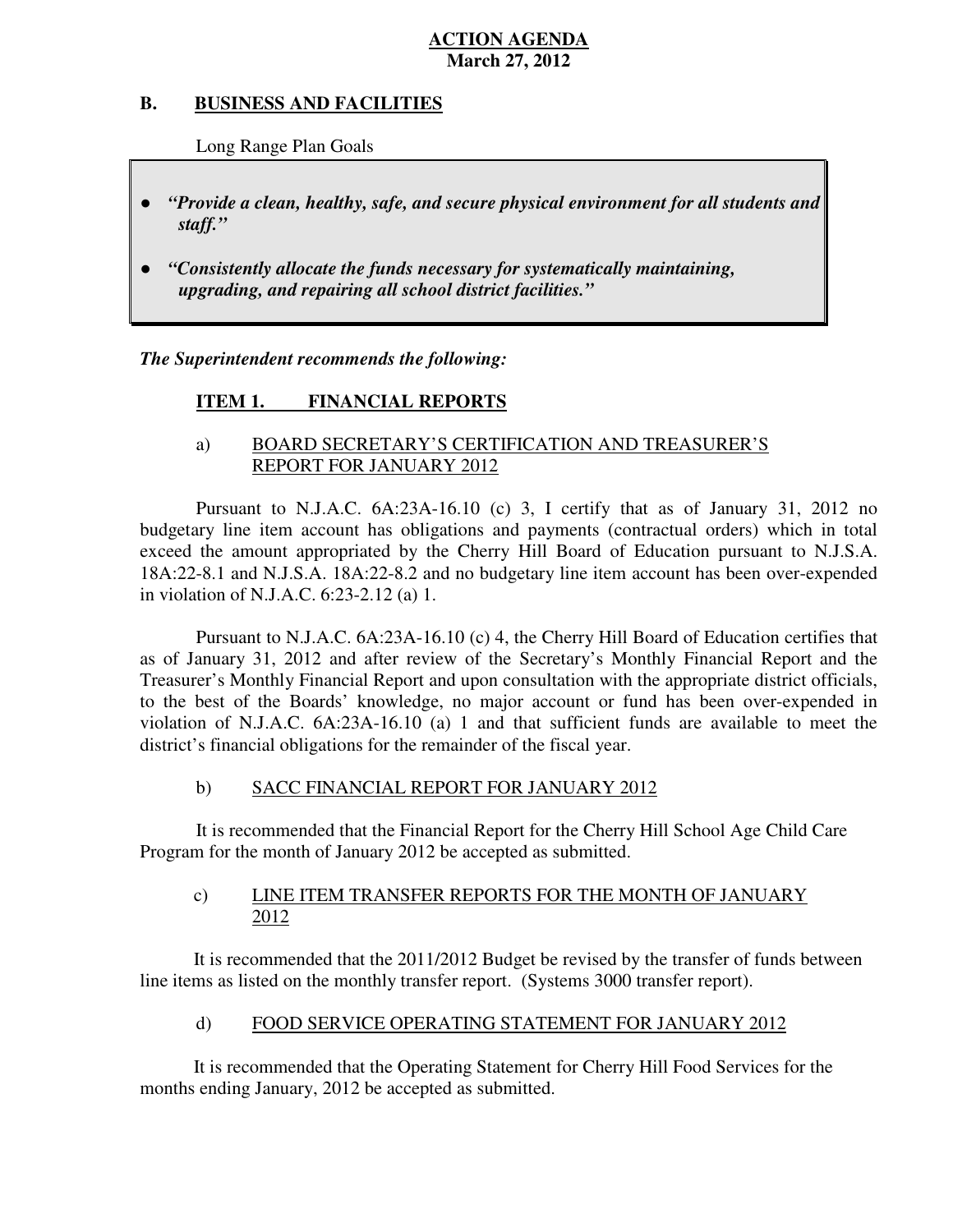#### **B. B. BUSINESS AND FACILITIES**

#### **ITEM 1. FINANCIAL REPORTS**

# e) DISBURSEMENT OF FUNDS

| <b>FUND</b>    | <b>AMOUNT</b>  | <b>REPORT DATED</b>                    |
|----------------|----------------|----------------------------------------|
| Payroll & FICA | \$9,111,755.75 | Payroll Dates: 3/2/2012 &<br>3/15/2012 |
| Food Service   | \$317,420.18   | 3/27/2012                              |
| SACC           | \$19,847.74    | 2/22/2012 thru 3/20/2012               |
| Grand Total    | \$9,449,023.67 |                                        |

# f) APPROVAL OF BILL LIST

 be approved as submitted. It is recommended that the Bill List dated March 27, 2012 in the amount of \$2,804,795.92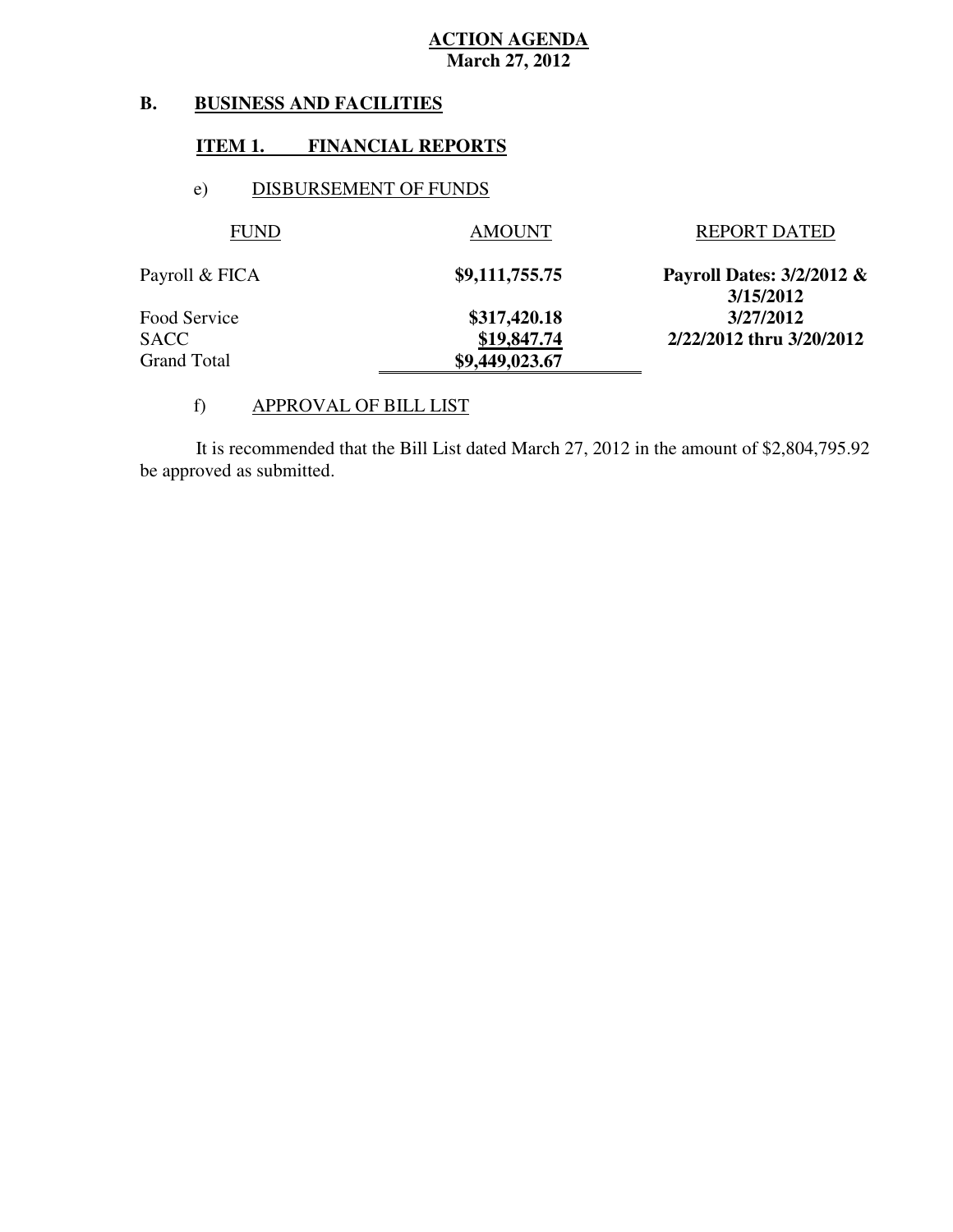#### **B. BUSINESS AND FACILITIES**

### **ITEM 2. RESOLUTIONS**

# a) RESOLUTION AUTHORIZING CONTRACTS WITH APPROVED STATE CONTRACT VENDORS

 WHEREAS, the Cherry Hill Board of Education, pursuant to N.J.S.A. 18A:18A-10a and N.J.A.C. 5:34-7.29(c), may by resolution and without advertising for bids, purchase any goods or services under the State of New Jersey Cooperative Purchasing Program for any State Contracts entered into on behalf of the State by the Division of Purchase and Property in the Department of the Treasury; and

 WHEREAS, the Cherry Hill Board of Education has the need on a timely basis to purchase goods and services utilizing State Contracts; and

 WHEREAS, the Cherry Hill Board of Education may enter into contracts with the referenced State Contract Vendors through this resolution and properly executed contracts, which shall be subject to all the conditions applicable to the current State Contracts.

 NOW, THEREFORE, BE IT RESOLVED, the Cherry Hill Board of Education authorizes the Purchasing Agent to purchase certain goods or services from those approved New Jersey State Contract Vendors as listed below for the 2011/2012 school year pursuant to all conditions of the individual State Contracts; and

 the availability of sufficient funds prior to the expenditure of funds for such goods or services; and BE IT FURTHER RESOLVED, that James J. Devereaux, Board Secretary shall certify to

 Cherry Hill Board of Education and the referenced State Contract Vendors not to exceed the amounts stated shall be as follows: BE IT FURTHER RESOLVED, that the expiration date of the contracts between the

| Contract<br>Number | Vendor                                                                 | Commodity/Service                                                           | New Jersey State<br>Contract | Amount Not to<br>Exceed |
|--------------------|------------------------------------------------------------------------|-----------------------------------------------------------------------------|------------------------------|-------------------------|
|                    |                                                                        |                                                                             | <b>Expiration Date</b>       |                         |
| A73153             | <b>Sherwin Williams</b><br>$Co.$ Inc.                                  | Paint and related supplies                                                  | $5 - 31 - 12$                | \$50,000                |
| A80975             | W. B. Mason<br>Company, Inc.                                           | Library supplies, school<br>supplies $&$ teaching aids                      | $2 - 28 - 15$                | 100,000                 |
| A74165             | <b>Interline Brands,</b><br>Inc. dba/Amsan                             | <b>Vacuums and floor</b><br>machines                                        | $5 - 30 - 12$                | 100,000                 |
| A80986             | <b>School Specialty</b><br><b>Frey Scientific</b><br>Sax Arts & Crafts | Library supplies, school<br>supplies $\&$ teaching aids<br>student planners | $2 - 28 - 15$                | 25,000                  |
|                    | Premier Agenda                                                         |                                                                             |                              |                         |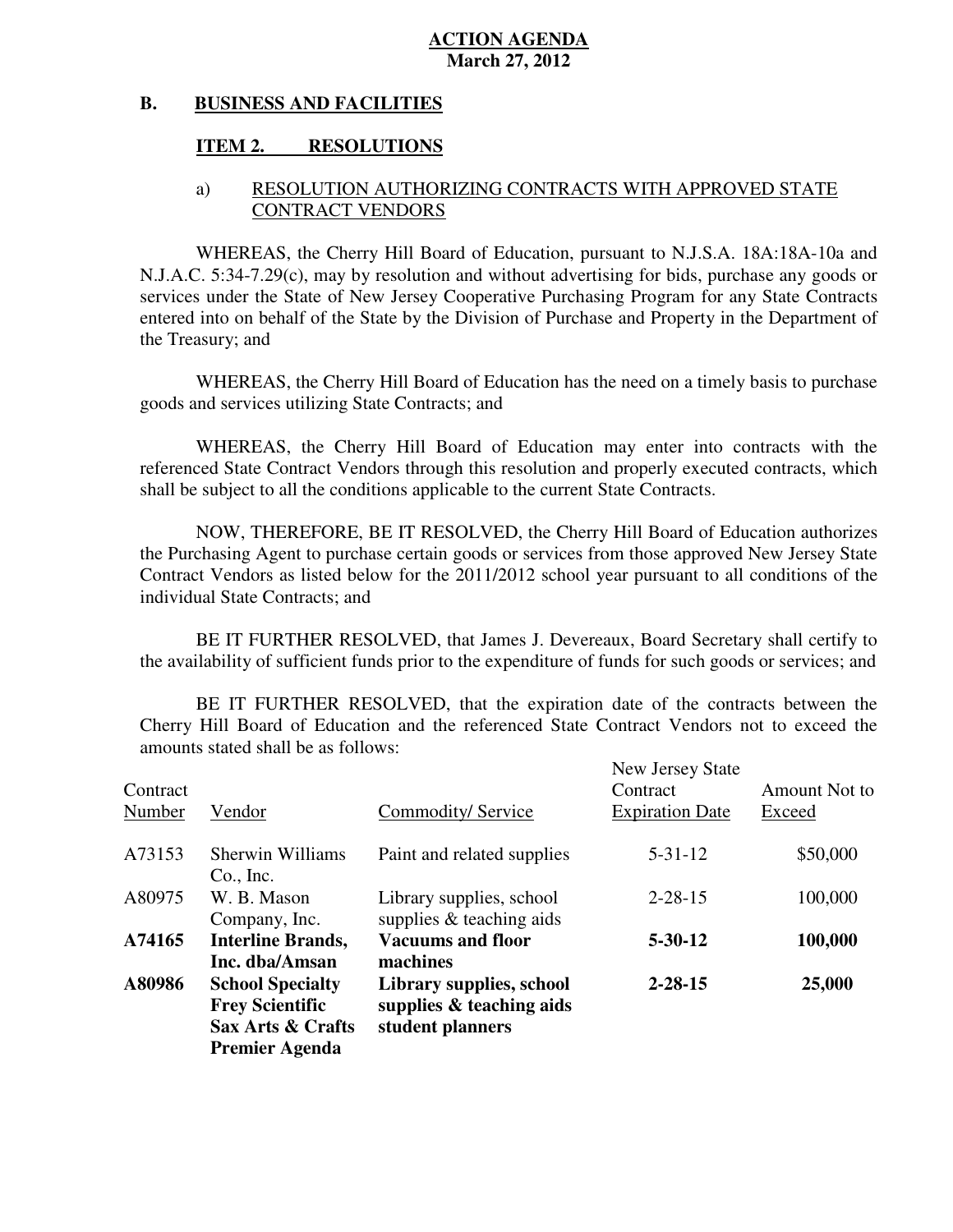#### **B. BUSINESS AND FACILITIES**

#### **ITEM 2. RESOLUTIONS**

### a) RESOLUTION AUTHORIZING CONTRACTS WITH APPROVED STATE CONTRACT VENDORS continued

| Contract             |                                                               |                                                                                                    | New Jersey State<br>Contract | Amount Not to |
|----------------------|---------------------------------------------------------------|----------------------------------------------------------------------------------------------------|------------------------------|---------------|
| Number               | Vendor                                                        | Commodity/ Service                                                                                 | <b>Expiration Date</b>       | Exceed        |
| A80911               | <b>Major Petroleum</b><br><b>Industries</b>                   | Gasoline, automotive                                                                               | $2 - 28 - 15$                | 100,000       |
| A80912               | Majestic Oil Co.,<br>Inc.                                     | <b>Gasoline</b> , automotive                                                                       | $2 - 28 - 15$                | 100,000       |
| A78904               | <b>Cherry Valley</b><br><b>Tractor Sales</b>                  | Tractor, landscape/utility,<br>with articulating boom<br>arm mower attachment                      | $5 - 8 - 14$                 | 50,000        |
| A67363               | <b>Ackerson Drapery</b><br><b>Decorator</b><br>Services, Inc. | <b>Window treatments-</b><br>blinds, cubicle curtain<br>shades and draperies -<br>supply & install | $6 - 29 - 12$                | 50,000        |
| A80976               | S & S Worldwide,<br>Inc.                                      | Library supplies, school<br>supplies & teaching aids                                               | $2 - 28 - 15$                | 5,000         |
| A81002               | Science Kit, Inc.                                             | Library supplies, school<br>supplies & teaching aids                                               | $2 - 28 - 15$                | 10,000        |
| A81003               | <b>Student Planner</b>                                        | Library supplies, school<br>supplies & teaching aids                                               | $2 - 28 - 15$                | 8,000         |
| A80992               | Tequipment, Inc.                                              | Library supplies, school<br>supplies & teaching aids                                               | $2 - 28 - 15$                | 50,000        |
| A81004               | <b>Brodart Company</b>                                        | Library supplies, school<br>supplies & teaching aids                                               | $2 - 28 - 15$                | 5,000         |
| A80987               | Demco, Inc.                                                   | Library supplies, school<br>supplies & teaching aids                                               | $2 - 28 - 15$                | 6,000         |
| A80985               | <b>ETA Cuisenaire</b>                                         | Library supplies, school<br>supplies & teaching aids                                               | $2 - 28 - 15$                | 2,000         |
| A75832               | <b>Flinn Scientific</b>                                       | Scientific equipment<br>accessories maintenance<br>and supplies                                    | 12-31-13                     | 6,000         |
| A80982               | <b>Kurtz Brothers,</b><br>Inc.                                | Library supplies, school<br>supplies & teaching aids                                               | $2 - 28 - 15$                | 5,000         |
| A80991               | Lakeshore<br>Learning<br><b>Materials</b>                     | Library supplies, school<br>supplies & teaching aids                                               | $2 - 28 - 15$                | 15,000        |
| A73979               | <b>EPlus Technology,</b><br>Inc.                              | Data comm. & network<br>equipment                                                                  | $5 - 31 - 12$                | 200,000       |
| <b>WSCA</b><br>70256 | <b>Dell Marketing,</b><br>LP                                  | <b>WSCA Computer</b><br><b>Contract</b>                                                            | $8 - 31 - 14$                | 1,500,000     |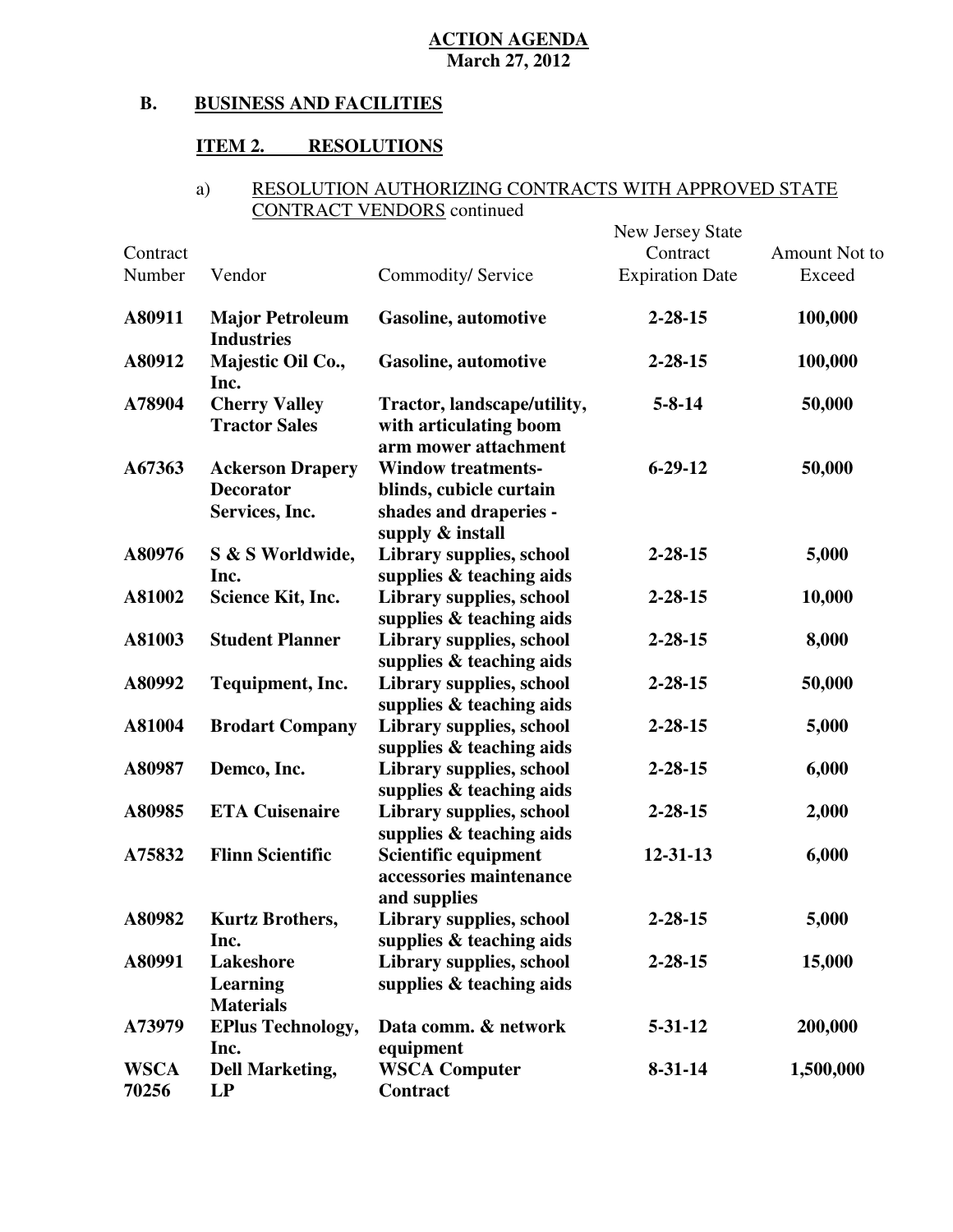#### **B. BUSINESS AND FACILITIES**

### **ITEM 2. RESOLUTIONS**

### a) RESOLUTION AUTHORIZING CONTRACTS WITH APPROVED STATE CONTRACT VENDORS continued

|             |                        |                                                   | New Jersey State       |               |
|-------------|------------------------|---------------------------------------------------|------------------------|---------------|
| Contract    |                        |                                                   | Contract               | Amount Not to |
| Number      | Vendor                 | Commodity/Service                                 | <b>Expiration Date</b> | Exceed        |
| A80809      | <b>RFP Solutions</b>   | <b>Telecommunications</b><br>equipment & services | $1 - 31 - 17$          | 75,000        |
| <b>WSCA</b> | <b>Apple Computer,</b> | <b>WSCA Computer</b>                              | $8 - 31 - 14$          | 200,000       |
| 70259       | lnc.                   | Contract                                          |                        |               |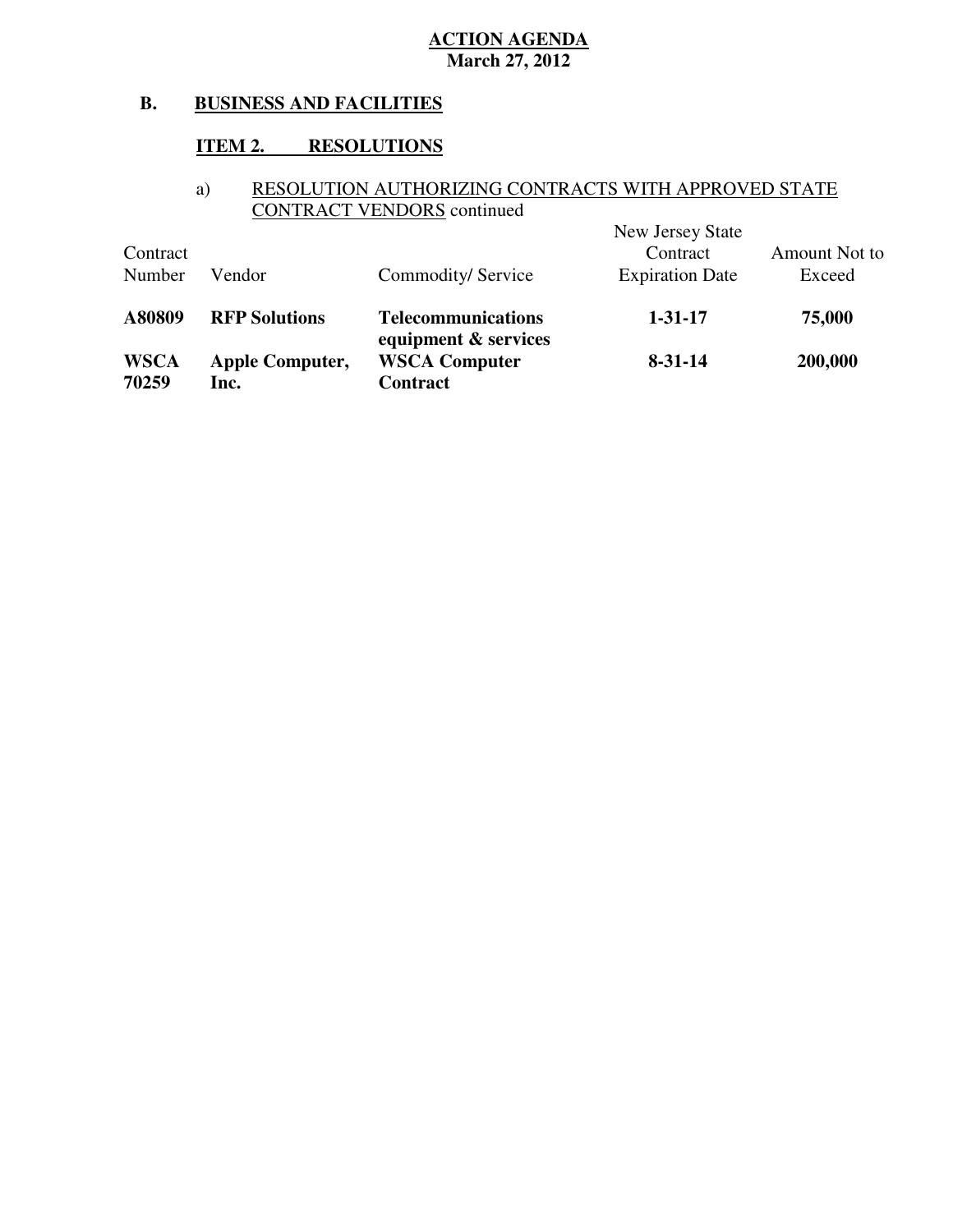#### **B. BUSINESS AND FACILITIES**

## **ITEM 2. RESOLUTIONS**

# b) RESOLUTION AUTHORIZING THE USE OF AWARDED VENDORS THROUGH CAMDEN COUNTY COOPERATIVE PRICING SYSTEM

 WHEREAS, the State of New Jersey has encouraged school districts to cooperatively purchase supplies and/or services; and

 WHEREAS, Camden County Cooperative Pricing System provides a list of vendors who have been awarded bids through their open bid process; and

 WHEREAS, the Cherry Hill Board of Education in an effort to save taxpayers money through efficient and cost effective purchasing has entered into an agreement with the Camden County Cooperative Pricing System to participate in the cooperative bids for supplies and services;

 NOW, THEREFORE, BE IT RESOLVED that the Cherry Hill Board of Education approve the following vendor that has been awarded a first renewal on Bid #A-29 through the Camden County Cooperative Pricing System, said bid expires August 31, 2012.

# COPY, COMPUTER PAPER AND ENVELOPES – BID #A-29

**Office Basics Impact Office Products** W. B. Mason Paper Mart

Quill Corporation Ariva (formally RIS Paper)

# c) RESOLUTION AUTHORIZING THE USE OF AWARDED VENDORS THROUGH EDUCATION DATA SERVICES

 WHEREAS, the State of New Jersey has encouraged school districts to cooperatively purchase supplies and/or services; and

 WHEREAS, Educational Data Services provides a list of vendors who have been awarded bids through their open bid process; and

 WHEREAS, the Cherry Hill Board of Education in an effort to save taxpayers money through efficient and cost effective purchasing has entered into an agreement with Educational Data Services to participate in the cooperative bids for supplies and services:

 NOW, THEREFORE BE IT RESOLVED that the Cherry Hill Board of Education approve the following vendors who have been awarded bids through the Educational Data Services, said bids expire on September 30, 2012.

# COPY DUPLICATOR SUPPLIES

W. B. Mason Co., Inc., Bid #NJS012612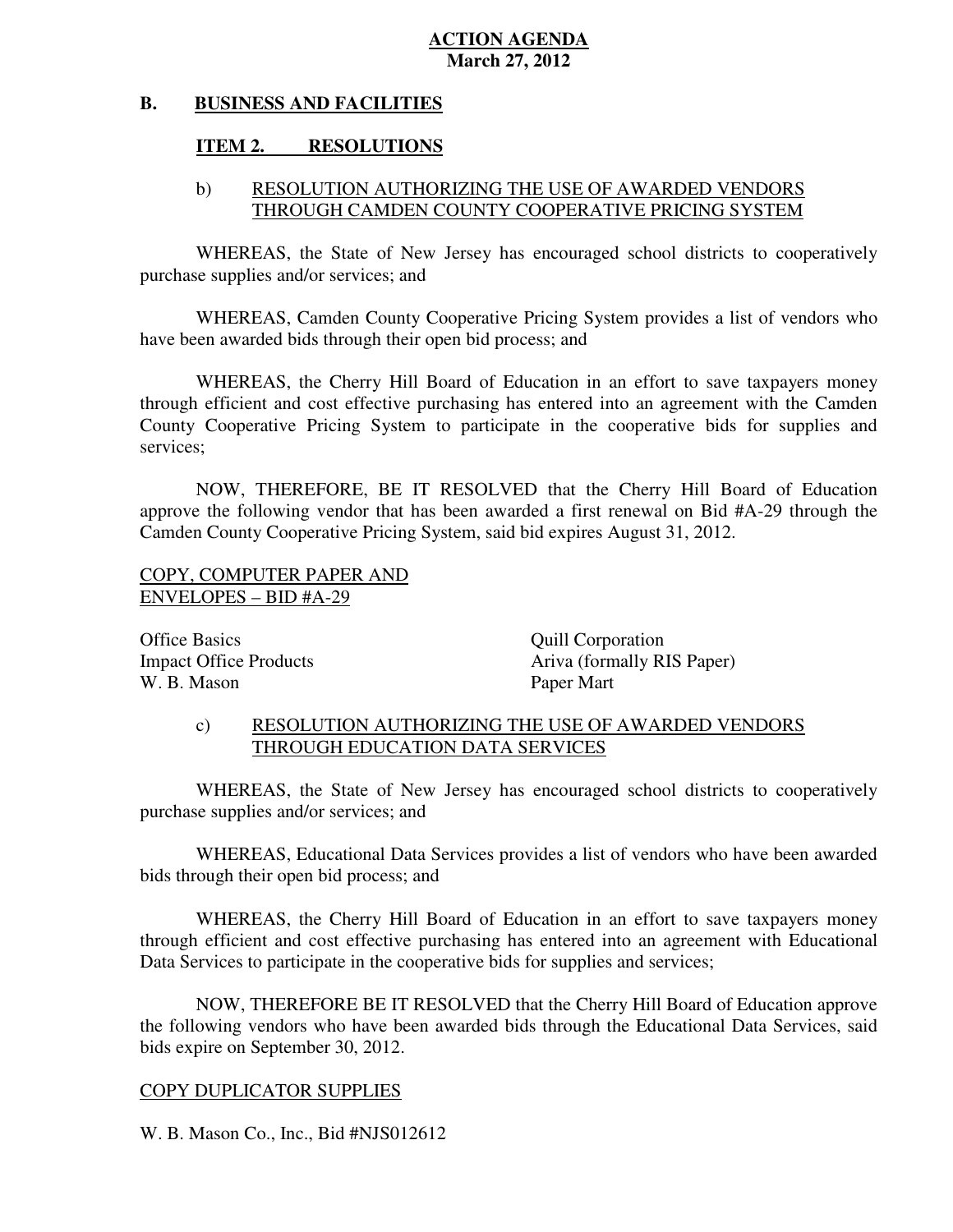#### **B. BUSINESS AND FACILITIES**

## **ITEM 2. RESOLUTIONS**

# d) RESOLUTION AUTHORIZING THE USE OF AWARDED VENDORS THROUGH EDUCATION DATA SERVICES – TIME AND MATERIALS MAINTENANCE BIDS

 WHEREAS, the State of New Jersey has encouraged school districts to cooperatively purchase supplies and/or services; and

 WHEREAS, Educational Data Services provides a list of vendors who have been awarded bids through their open bid process; and

 WHEREAS, the Cherry Hill Board of Education in an effort to save taxpayers money through efficient and cost effective purchasing has entered into an agreement with Educational Data Services to participate in the cooperative bids for supplies and services:

 NOW, THEREFORE BE IT FURTHER RESOLVED that the Cherry Hill Board of Education approve the following vendors who have been awarded bids through the Educational Data Services, not to exceed amount stated, said bid expire on March 31, 2012.

# TIME AND MATERIALS MAINTENANCE BIDS

| PACKAGE #23              | Not to |
|--------------------------|--------|
|                          | exceed |
| Primary                  |        |
| <b>JC Magee Security</b> | 75,000 |
| Solutions, Inc.          |        |

#### **e) RESOLUTION APPROVING AGREEMENT FOR AFFILIATION BETWEEN LOYOLA UNIVERSITY MARYLAND, INC. AND CHBOE**

 **RESOLVED, that the Cherry Hill Board of Education approves the Affiliation Agreement for the University's Speech Language-Pathology students with Loyola University Maryland, Inc., on file in the office of the Assistant Superintendent, Business/Board Secretary, for the purpose of permitting Speech Language-Pathology students to obtain clinical experience in the School District, and authorizes its Assistant Superintendent, Business/Board Secretary to execute same on behalf of the Board.**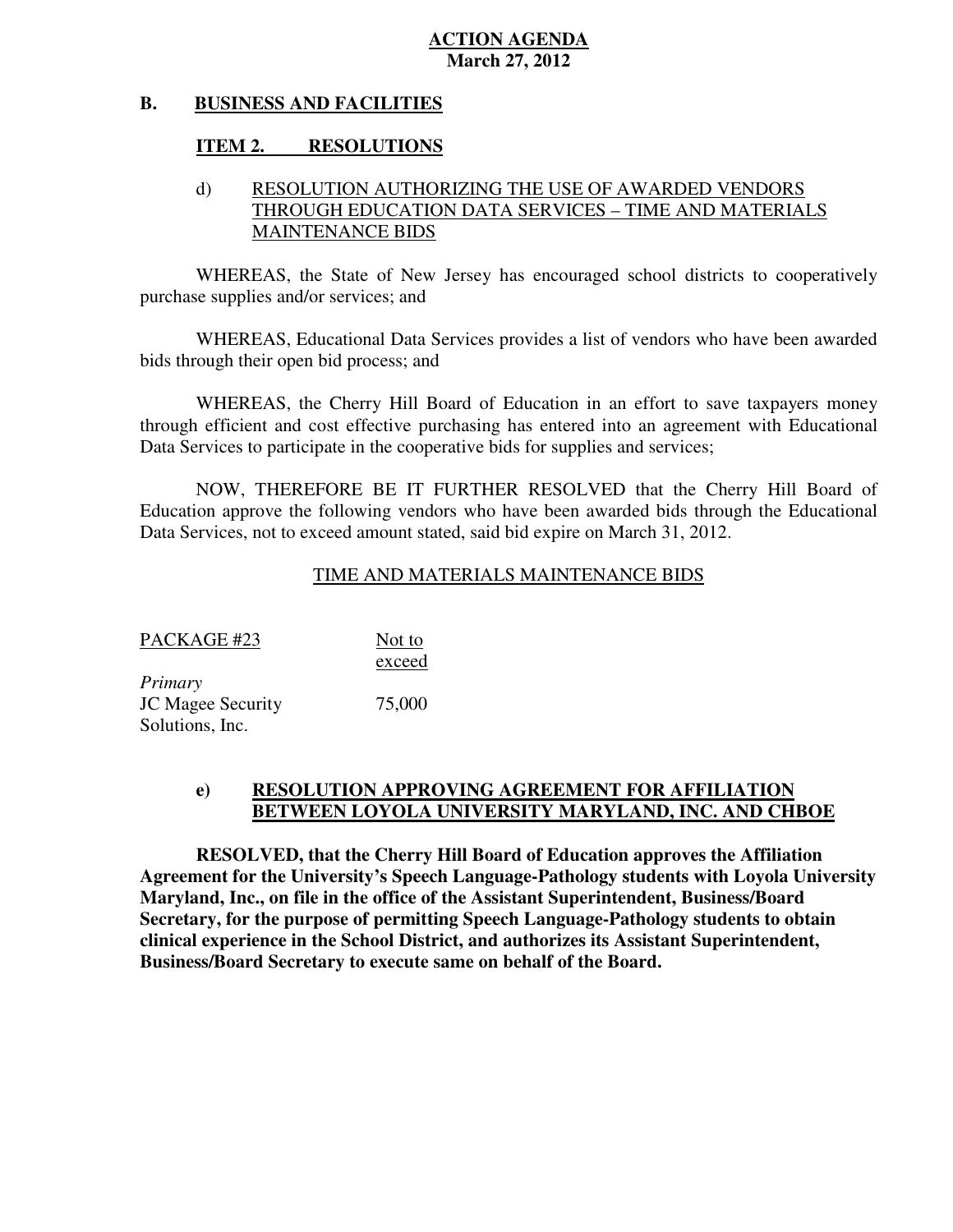#### **B. BUSINESS AND FACILITIES**

### **ITEM 2. RESOLUTIONS**

## **f) RESOLUTION APPROVING AGREEMENT WITH OUR LADY OF LOURDES SCHOOL OF NURSING**

 **WHEREAS, the Cherry Hill Board of Education has entered into agreements with Our Lady of Lourdes School of Nursing for prior years pursuant to which nursing students from Our Lady of Lourdes School of Nursing have provided services at no charge to the Board of Education and under the supervision of Board of Education personnel; and** 

 **WHEREAS, both parties desire to continue that arrangement for 2012-2013 school year;** 

 **NOW, THEREFORE, BE IT RESOLVED that the Board's Assistant Superintendent, Business/Board Secretary is authorized to execute the Agreement with Our Lady of Lourdes School of Nursing which is available for review in the office of the Board's Assistant Superintendent, Business/Board Secretary.** 

#### **g) RESOLUTION TO AMEND PREVIOUS MOTION**

 **To amend previous motion made on December 20, 2011 wherein item 4 f) was listed as ROUTE #Y927 – JOINTURE – GLOUCESTER COUNTY SPECIAL SERVICES it will now be listed as;** 

## **ROUTE #Y927 – JOINTURE – SALEM COUNTY COOPERATIVE TRANSPORTATION PROGRAM**

### **RECOMMENDATION:**

 **It is recommended that prior administrative approval be ratified to grant Salem County Cooperative Transportation Program to provide transportation with a Jointure Contract for (1) one Cherry Hill student from The Ranch Hope Facility to Bankbridge Regional High North as listed below. PO #12-05523** 

 **Route: Y927 School: Bankbridge Company: Salem County Cooperative Transportation Program Date(s): 9/6/11 to 12/23/11 Cost per diem: \$158.36 Total # of days: (71) seventy one Total Cost: \$11,243.56** 

 **Account Code: 11-000-270-514-83-0001**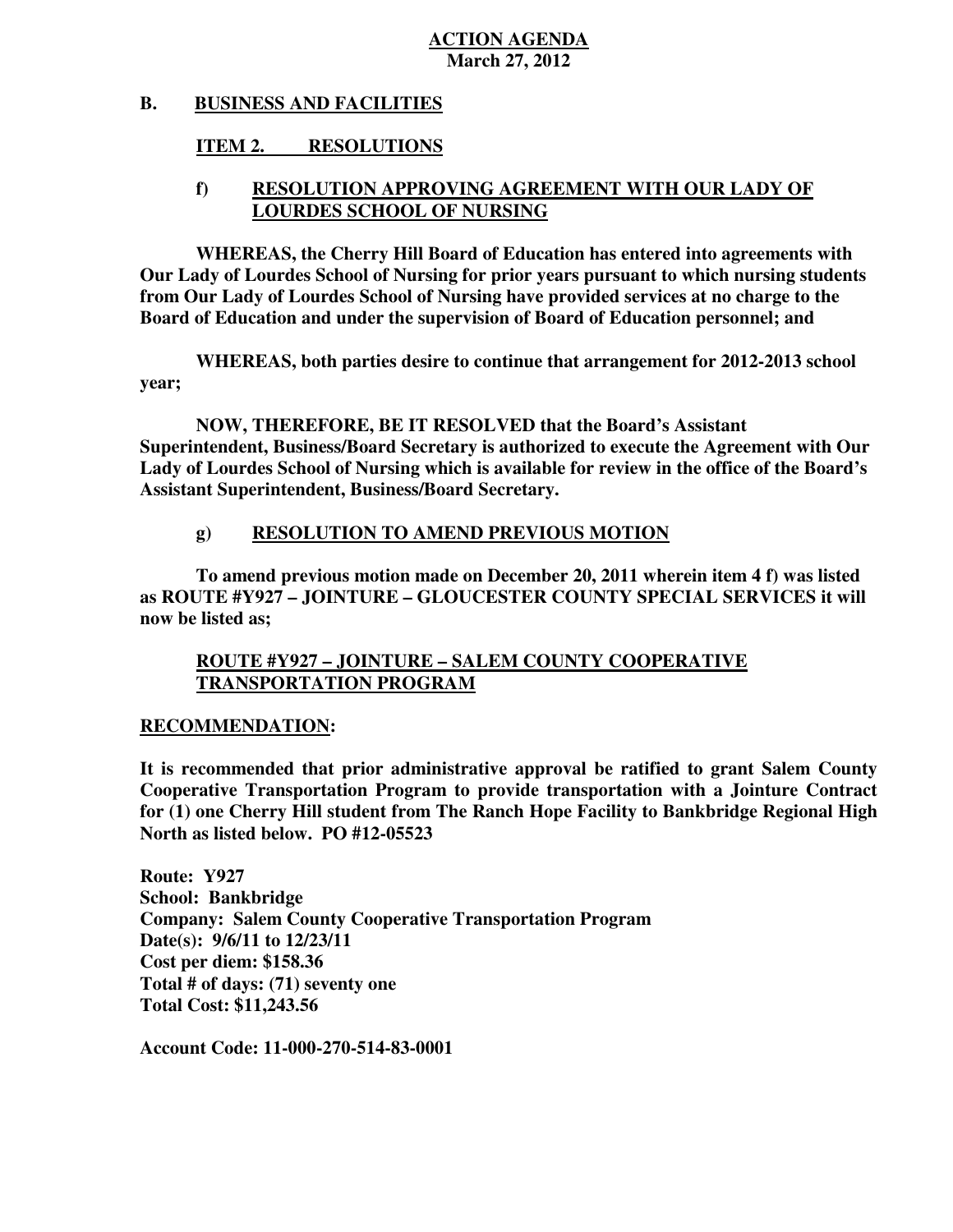#### **B. BUSINESS AND FACILITIES**

#### **ITEM 2. RESOLUTIONS**

# **h) RESOLUTION TO APPROVE THE SUBMISSION FOR THE 2012 SAFETY GRANT PROGRAM**

#### **RECOMMENDATION:**

 **The Cherry Hill Board of Education hereby approves the submission of grant application for the 2012 Safety Grant Program through the New Jersey School Boards Association Insurance Group's BACCEIC Subfund for miscellaneous curb and sidewalk improvements in the amount of \$20,397.00 for the period July 1, 2012 through June 30, 2013.**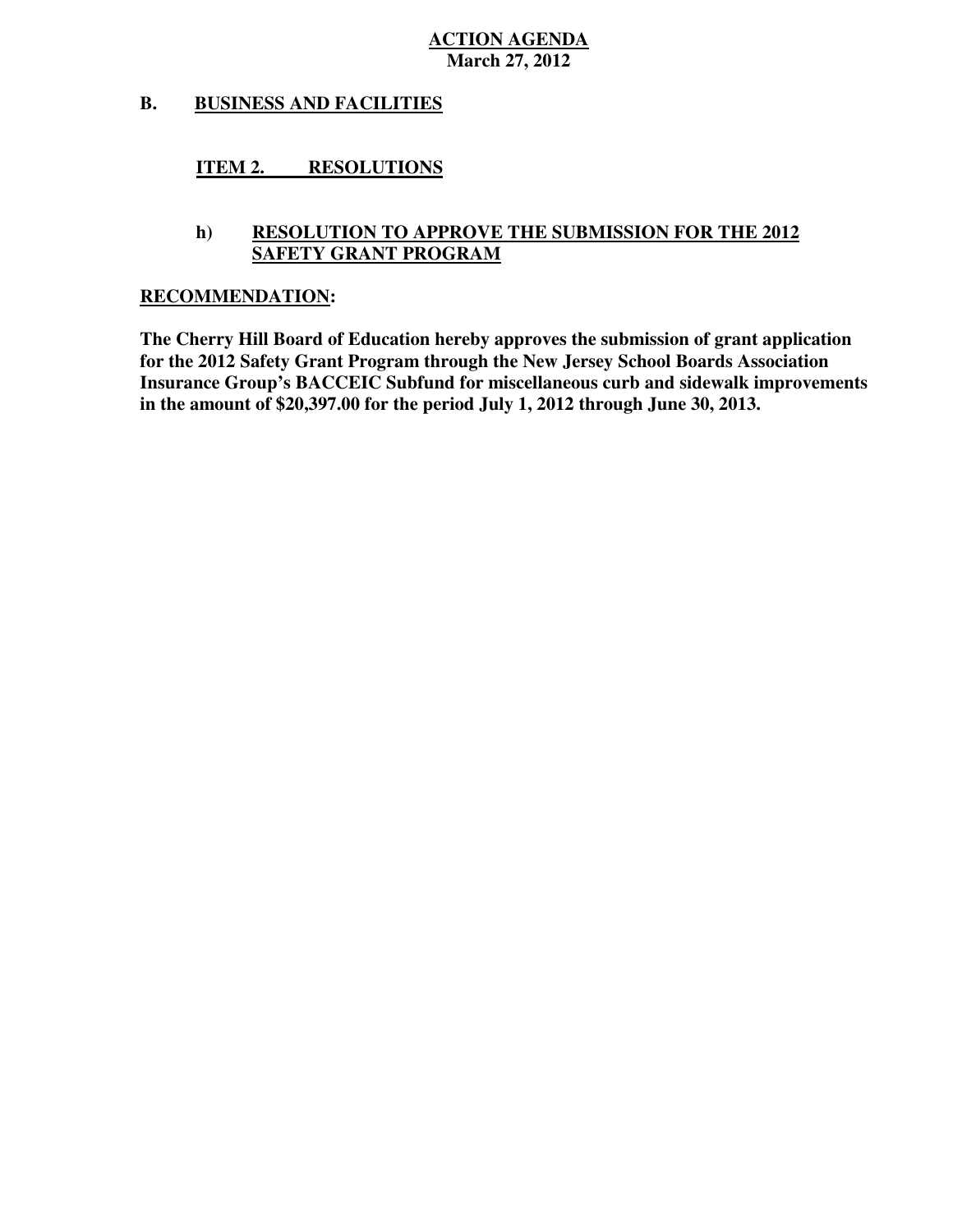#### **B. BUSINESS AND FACILITIES**

#### **ITEM 3. RESOLUTION FOR THE AWARD OF TRANSPORTATION**

# a) ROUTE #KLWC-A – KILMER – AIDE

#### **RECOMMENDATION:**

 It is recommended that prior administrative approval be ratified for First Student, Inc. to transport (1) one classified student with an aide to and from school as listed below. PO# 12-07048

 Route: KLWC-A School: Kilmer Company: First Student, Inc. (Lawnside) Original Route: KLWC Original Bid: # 5224 Date(s): 2/29/12 to 6/18/12 Cost per diem aide: \$45.00 Total # of days: Seventy one (71) Total Cost: \$ 3,195.00

Account Code: 11-000-270-514-83-0001

# b) ROUTE #0618 – JOINTURE – GLOUCESTER TWP. BOARD OF EDUCATION

### **RECOMMENDATION:**

 It is recommended that prior administrative approval be ratified to grant Gloucester Twp. Board of Education to provide transportation with a Jointure Contract for (1) one Cherry Hill student from Yes Facility in Blackwood, NJ to Archway School, Atco, NJ as listed below. PO#12-07206

 Route: 0618 School: Archway School, Atco, NJ Company: Gloucester Twp. Board of Education Date(s): 12/6/11 to 6/12/12 Cost per diem: \$26.46 Total # of days: (107) One hundred seven Total Cost: \$2,831.22

Account Code: 11-000-270-514-83-0001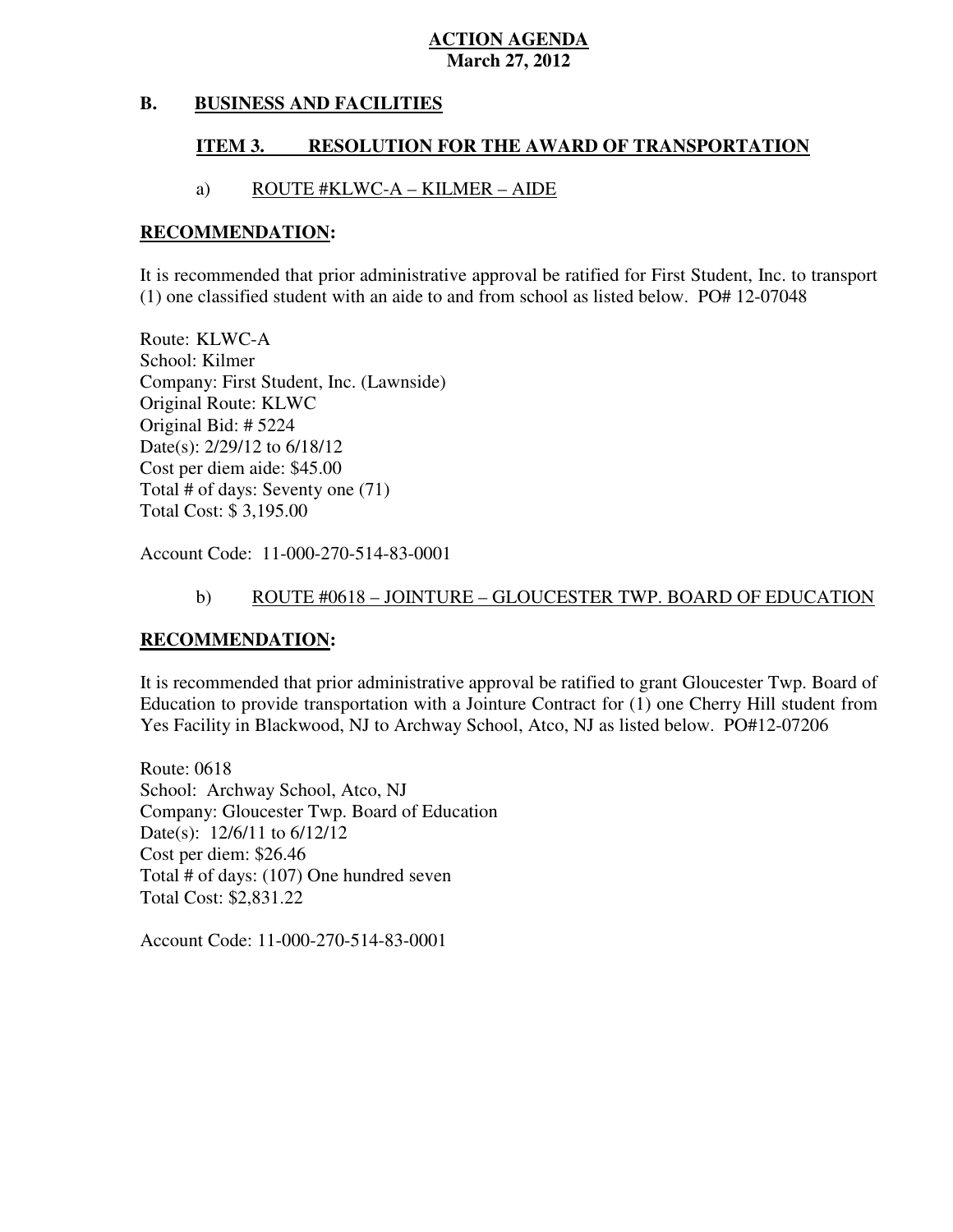#### **B. BUSINESS AND FACILITIES**

#### **ITEM 3. RESOLUTION FOR THE AWARD OF TRANSPORTATION**

# c) ROUTE #1530 - JOINTURE – MONMOUTH-OCEAN EDUCATIONAL SERVICES COMMISSION

#### **RECOMMENDATION:**

 It is recommended that prior administrative approval be ratified to grant Monmouth-Ocean Educational Services Commission to provide transportation with a Jointure Contract for (1) one Cherry Hill student residing at a residential facility in Lakewood, NJ to Children's Center of Monmouth County as listed below. PO# 12-07205

 Route: 1530 School: Children's Center of Monmouth County Company: Klarr Transport Date(s): 2/16/12 to 6/15/12 Cost per diem: \$44.94 (including aide) Total # of days: (77) Seventy seven Total Cost: \$3,460.38

Account Code: 11-000-270-514-83-0001

## BRYN MAWR, PA d) ROUTE #HILLPX3 – SHUTTLE - HILLTOP PREP SCHOOL,

#### **RECOMMENDATION:**

 **It is recommended that prior administrative approval be ratified for Garden State Transport, Inc. to transport (1) one classified student on a shuttle from school to home as listed below. PO#12-07244** 

 **Route: HILLPX3/ Shuttle School: Hilltop Prep School, Bryn Mawr, PA Company: Garden State Transport, Inc. Original Route: HILLP Original Bid : #5535 Date(s): Mondays & Thursdays only 3/19,22,26,29- 4/2,5,16,19,23,26,30- 5/3,7,10,14,17,21,24 Cost per diem: \$ 130.00 Total # of days: (18) Eighteen Total Cost: \$ 2,340.00** 

 **Account Code: 11-000-270-514-83-0001**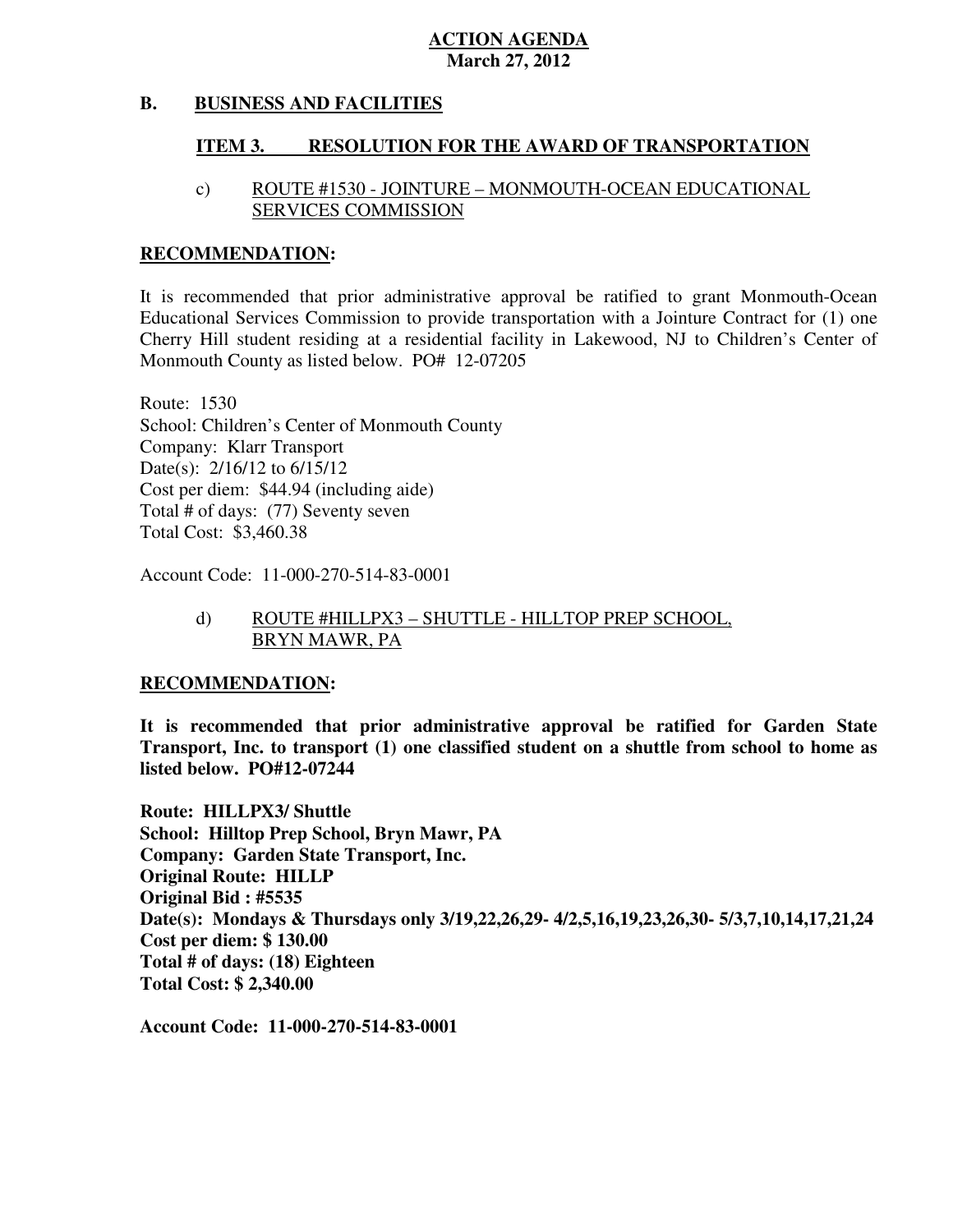#### **B. BUSINESS AND FACILITIES**

#### **ITEM 3. RESOLUTION FOR THE AWARD OF TRANSPORTATION**

## **e) ROUTE #QCA2 – ALTERNATIVE HS – MCKINNEY-VENTO**

#### **RECOMMENDATION:**

 **It is recommended that approval be granted to Hillmans Bus Service, Inc. to transport (1) one classified student residing in Camden, NJ. This is a McKinney-Vento student as listed below. PO #12-07245** 

 **Route: QCA2 School: Cherry Hill Alternative High School/ Quote Company: Hillmans Bus Service, Inc. Date(s): 3/9/12 to 6/18/12 Cost per diem: \$118.00 Total # of days: (64) Sixty four Total Cost: \$7,552.00** 

 **Account Code: 11-000-270-514-83-0001** 

#### **ITEM 4. RESOLUTION FOR THE AWARD OF CHANGE ORDERS**

## **a) #HVAC3-101409 – PARTIAL HVAC SYSTEM REPLACEMENT AT HIGH SCHOOL WEST (10-29-09)**

### **INFORMATION:**

 **Board approval is requested for Change Order 003 to be issued to Peterson Service Company, Inc., Medford, NJ to provide a total of itemized change orders representing the culmination of all changes to the contract to address modifications as a result of field conditions and required project scope changes encountered on the project (add \$22,366.00).** 

### **RECOMMENDATION:**

 **It is recommended that Change Order 003 to provide a total of itemized change orders representing the culmination of all changes to the contract to address modifications as a result of field conditions and required project scope changes encountered on the project (add \$22,366.00) be issued to Peterson Service Company, Inc., Medford, NJ. PO #10-04942** 

 **Account Code: 30 000 450 450 55 5026**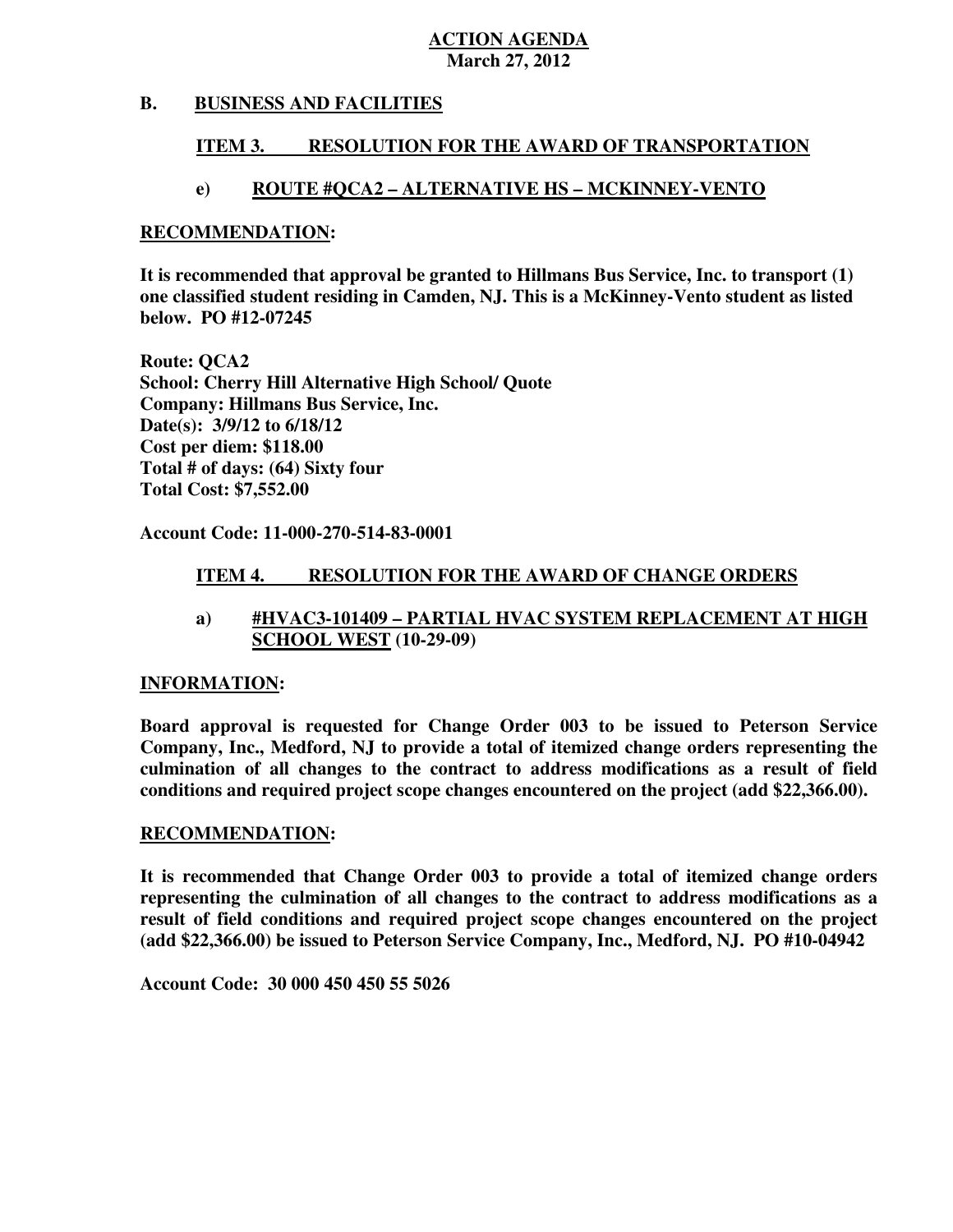#### **B. B. BUSINESS AND FACILITIES**

### **ITEM 5. ACCEPTANCE OF DONATIONS**

| <b>SCHOOL</b>       | <b>DONATION</b>                                                           | <b>GROUP OFFERING</b><br><b>DONATION</b> | VALUE   |
|---------------------|---------------------------------------------------------------------------|------------------------------------------|---------|
| <b>Woodcrest ES</b> | <b>Two Smart boards</b><br>for $3^{\text{rd}}$ Grade<br><b>Classrooms</b> | <b>Woodcrest PTA</b>                     | \$9,000 |

#### **ITEM 6 ADOPTION OF 2012-2013 BUDGET**

BE IT RESOLVED, to approve the 2012-2013 school district budget as follows:

|                          | <b>Budget</b> | Local Tax Levy |
|--------------------------|---------------|----------------|
| General Fund             | \$171,498,435 | \$149,694,439  |
| Special Revenue Fund     | 4,247,171     |                |
| Debt Service Fund        | 4,217,250     | 3,008,903      |
| <b>Total Base Budget</b> | \$179,962,856 | \$152,703,342  |

#### **ITEM 7 MAXIMUM TRAVEL EXPENDITURE**

 **WHEREAS, pursuant to** *N.J.S.A. 18A:11-12(p)***, the District Board of Education is required to establish a maximum travel expenditure amount for the budget year that may not be exceeded; and** 

 **WHEREAS, the District Board of Education has determined that the maximum travel expenditure amount will include all travel that is supported by federal, state and local funds; and** 

 **WHEREAS, the District Board of Education has determined that the total maximum travel expenditure for the 2011/2012 school year is \$100,000 and the district has spent \$39,935 as of March , 2012; now, therefore be it** 

 **RESOLVED, that the District Board of Education hereby establishes the maximum travel expenditure amount for the 2012/2013 school year as \$ 115,000.** 

Motion Second Vote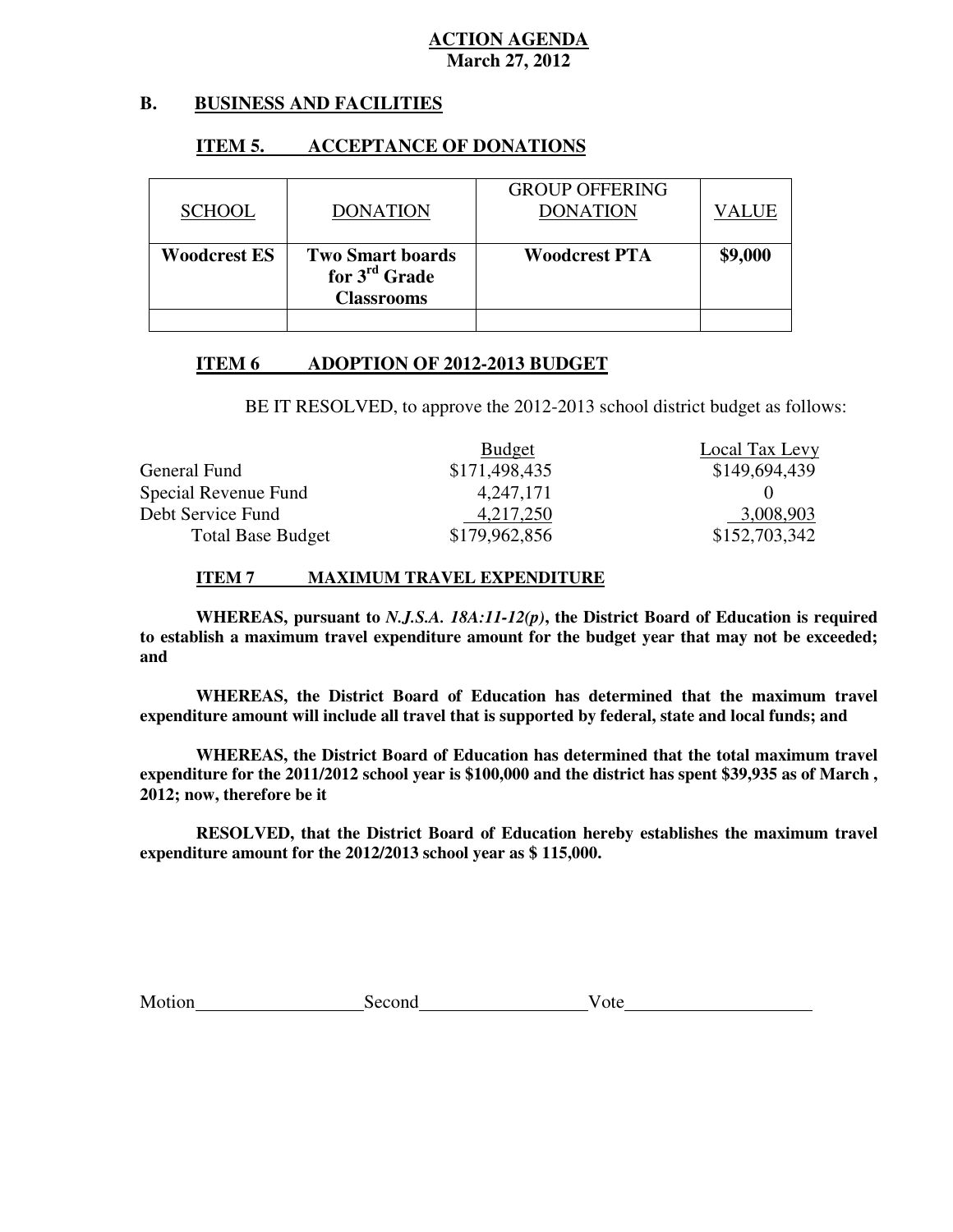## **C. HUMAN RESOURCES/NEGOTIATIONS**

*Long Range Plan Goal:* 

**•** "Optimize Human Resource function to meet changing instructional and organizational *program requirements."* 

The Superintendent recommends the following:

- 1. Termination of Employment—Certificated
- 2. Termination of Employment—Non-Certificated
- 3. Appointments—Certificated
- 4. Appointments—Non-Certificated
- 5. Leaves of Absence—Certificated
- 6. Leaves of Absence—Non-Certificated
- 7. Assignment/Salary Change—Certificated
- 8. Assignment/Salary Change—Non-Certificated
- 9. Other Compensation—Certificated
- 10. 10. Other Compensation—Non-Certificated

## **ITEM 1 TERMINATION OF EMPLOYMENT—CERTIFICATED**

#### **(a) Resignations**

#### **RECOMMENDATION:**

 **It is recommended that the following resignation be accepted on the date listed for the reason indicated:** 

| <b>Name</b>            | <b>Assignment</b>                                   | <b>Effective Date</b> | <b>Reason</b>     |
|------------------------|-----------------------------------------------------|-----------------------|-------------------|
| <b>Barbara Podolak</b> | <b>Cooper-Special Education</b><br>$($ \$94,069 $)$ | 7/01/12               | <b>Retirement</b> |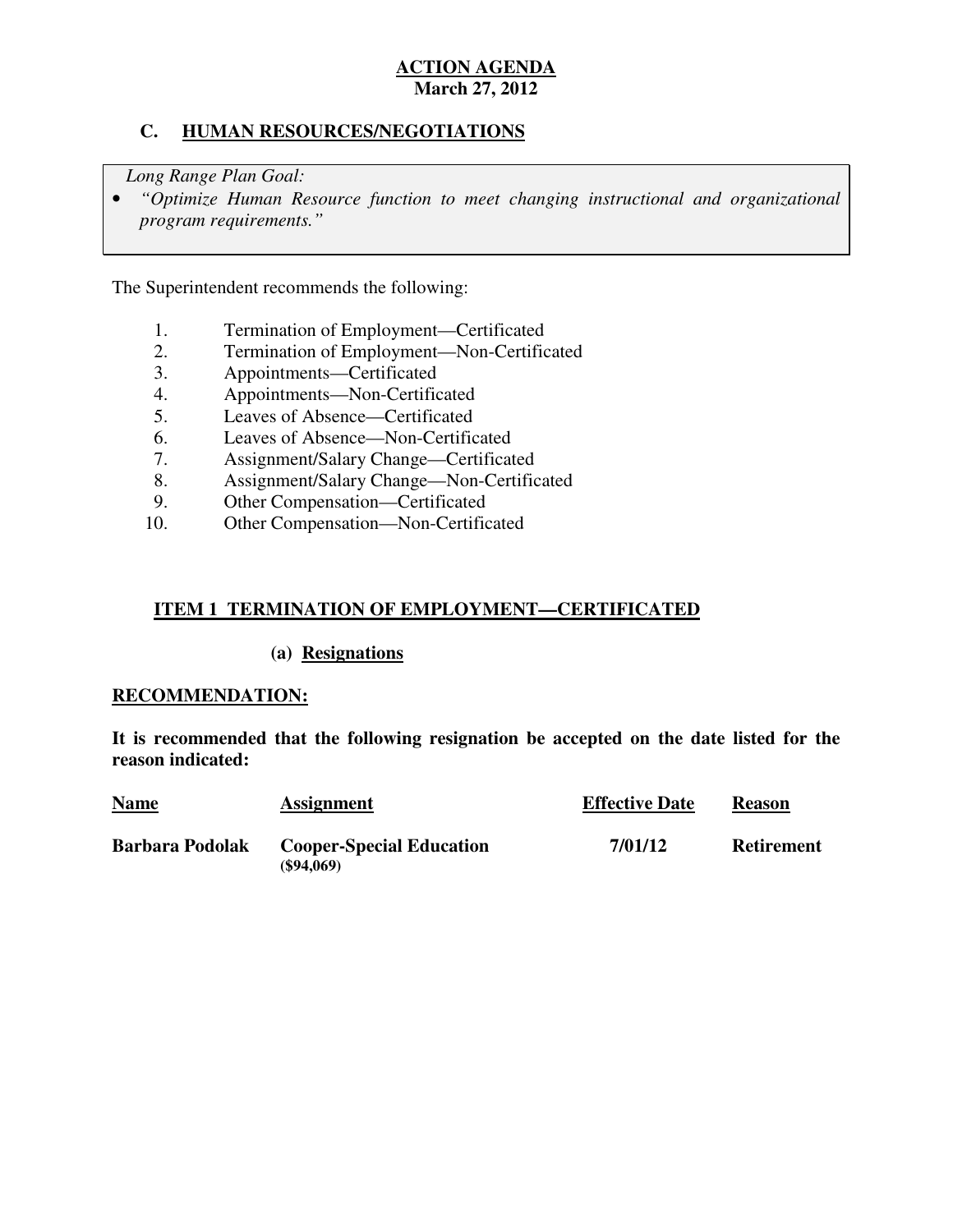# **C. HUMAN RESOURCES/NEGOTIATIONS**

#### **ITEM 2. TERMINATION OF EMPLOYMENT—NON-CERTIFICATED**

#### **(a) Resignations**

### **RECOMMENDATION:**

 **It is recommended that the following resignations be accepted on the dates listed for the reasons indicated:** 

| <b>Name</b>             | <b>Assignment</b>                                                                                                                         | <b>Effective Date</b> | <b>Reason</b>     |
|-------------------------|-------------------------------------------------------------------------------------------------------------------------------------------|-----------------------|-------------------|
| <b>Ricardo DelValle</b> | District-Engineer (\$69,771)                                                                                                              | 5/01/12               | <b>Retirement</b> |
| <b>Neftaly Medina</b>   | District-Grounds Crew Leader<br>$(\$53,599)$                                                                                              | 5/01/12               | <b>Retirement</b> |
| <b>Janice Borrelle</b>  | <b>Sharp-Educational Assistant</b><br>$(\$16,587)$                                                                                        | 7/01/12               | <b>Retirement</b> |
| <b>Joan Walsh</b>       | <b>CHHS East-Secretary (*\$44,800)</b><br>*To be adjusted pending outcome of negotiations between Cherry Hill Board of Education and CHEA | 10/01/12              | <b>Retirement</b> |

### **ITEM 3. APPOINTMENTS—CERTIFICATED**

(a) Student Teachers

#### **RECOMMENDATION:**

 It is recommended that the persons listed be approved for student teaching in accord with the date presented.

| Name                   | College/University       | <b>Effective Date</b> | Cooperating School/Teacher           |
|------------------------|--------------------------|-----------------------|--------------------------------------|
| Laura Collins          | Rowan                    | 3/12/12-5/04/12       | Steve Redfearn/Kingston-<br>Cooper   |
| Alison Goodman         | Rowan                    | $3/12/12 - 5/04/12$   | John Lauk/Kilmer                     |
| <b>Brittney Idland</b> | College of New<br>Jersey | 1/22/13-5/03/13       | June Stagliano-Dianna<br>Morris/Mann |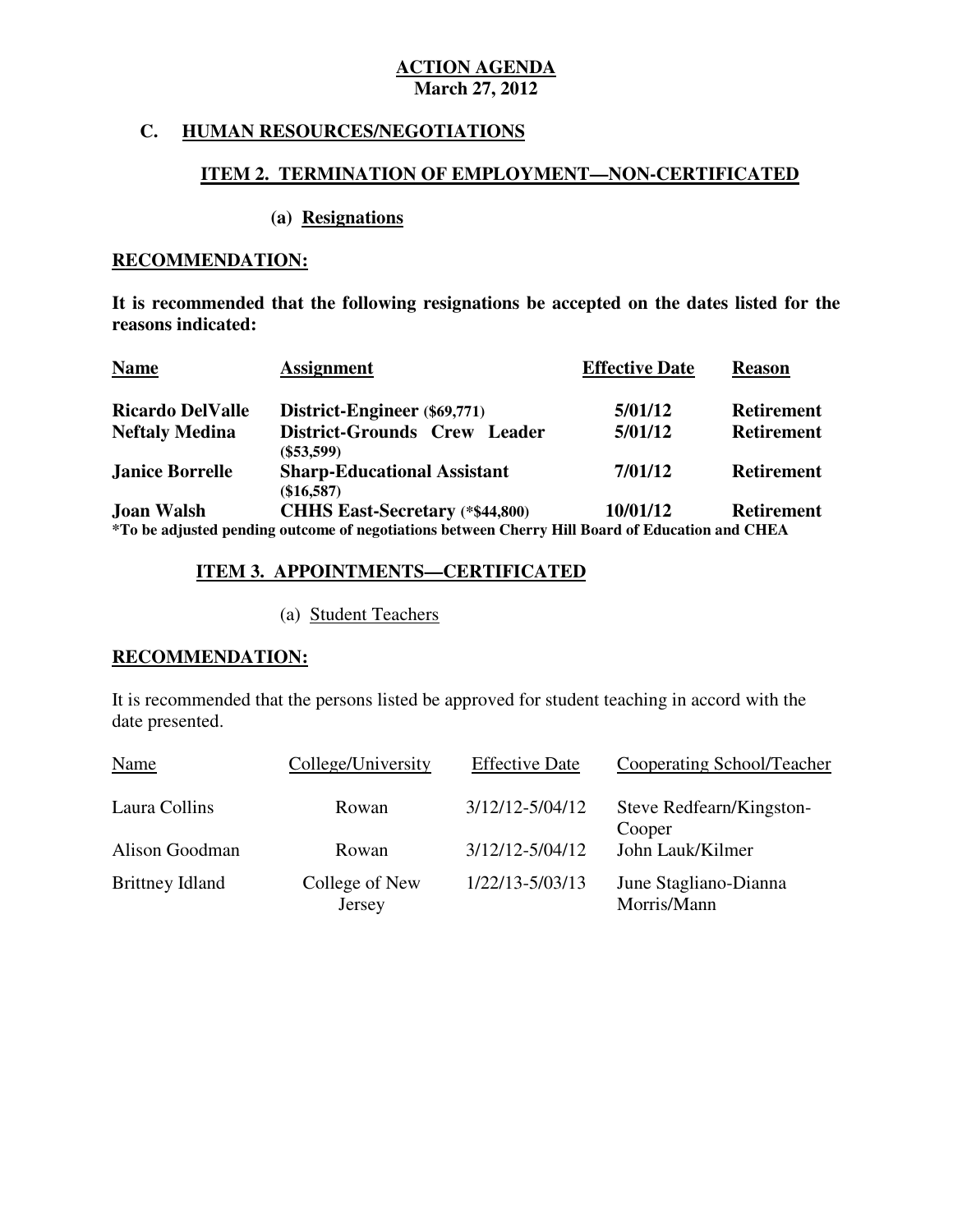# **C. HUMAN RESOURCES/NEGOTIATIONS**

## **ITEM 3. APPOINTMENTS—CERTIFICATED** – continued

# (b) Field Placement

| Name                    | College/University   | <b>Effective Date</b> | Cooperating Teacher/School     |
|-------------------------|----------------------|-----------------------|--------------------------------|
| <b>Tiara Canizares</b>  | Temple               | 1/23/12-4/27/12       | Kelli Prisk/Barclay            |
| Whitney Weinstein       | Temple               | 1/23/12-4/27/12       | Kelli Prisk/Barclay            |
| Crystal Fasanya         | Temple               | 1/23/12-4/27/12       | Susan Donaldson/Barclay        |
| Sarena Kabakoff         | Temple               | 1/23/12-4/27/12       | Susan Donaldson/Barclay        |
| Colleen Ryan            | Temple               | 1/23/12-4/27/12       | Tracy Kennedy/Barclay          |
| Kendra Johnson          | Temple               | 1/23/12-4/27/12       | Tracy Kennedy/Barclay          |
| Alexander Toy           | Temple               | 1/23/12-4/27/12       | Diana Polito/Barclay           |
| Cassandra Hulderman     | Temple               | 1/23/12-4/27/12       | Diana Polito/Barclay           |
| Danielle                | Temple               | 1/23/12-4/27/12       | Jean Mattia Butler/Barclay     |
| Schindledecker          |                      |                       |                                |
| Aliyah Novelli          | Temple               | 1/23/12-4/27/12       | Jean Mattia Butler/Barclay     |
| Gracianna Cosacia       | Temple               | 1/23/12-4/27/12       | Tanya Myers/Barclay            |
| <b>Mary Encarnacion</b> | <b>Camden County</b> | $3/15/12 - 3/16/12$   | <b>Jessica Semar/CHHS West</b> |

(c) Co-Curricular

### **RECOMMENDATION:**

 It is recommended that the persons listed be appointed to the positions indicated for the 2011-12 school year in accord with the data presented:

| Name                  | Assignment                                                                                      | <b>Effective Date</b> | <b>Salary</b> |
|-----------------------|-------------------------------------------------------------------------------------------------|-----------------------|---------------|
| <b>Anthony Brocco</b> | Carusi-Assistant Coach,<br>Spring Track, Boys/Girls<br>(budget #11-402-100-100-45-              | 9/01/11-6/30/12       | \$2727        |
| Kevin Brake           | 01010)<br>Carusi-Assistant Coach,                                                               | 9/01/11-6/30/12       | \$3056        |
|                       | Spring Track, Boys/Girls<br>(budget #11-402-100-100-45-<br>0101)                                |                       |               |
| Joshua Hare           | Carusi-Head Coach, Spring<br>Track, Boys/Girls (budget)<br>$\#11 - 402 - 100 - 100 - 45 - 0101$ | 9/01/11-6/30/12       | \$4128        |
| Jessica Semar         | <b>CHHS West-Assistant</b><br>Coach, Girls La Crosse<br>(budget #11-402-100-100-55-<br>0101)    | 9/01/11-6/30/12       | $$5725*$      |

 **\*Revised for verification of previous experience**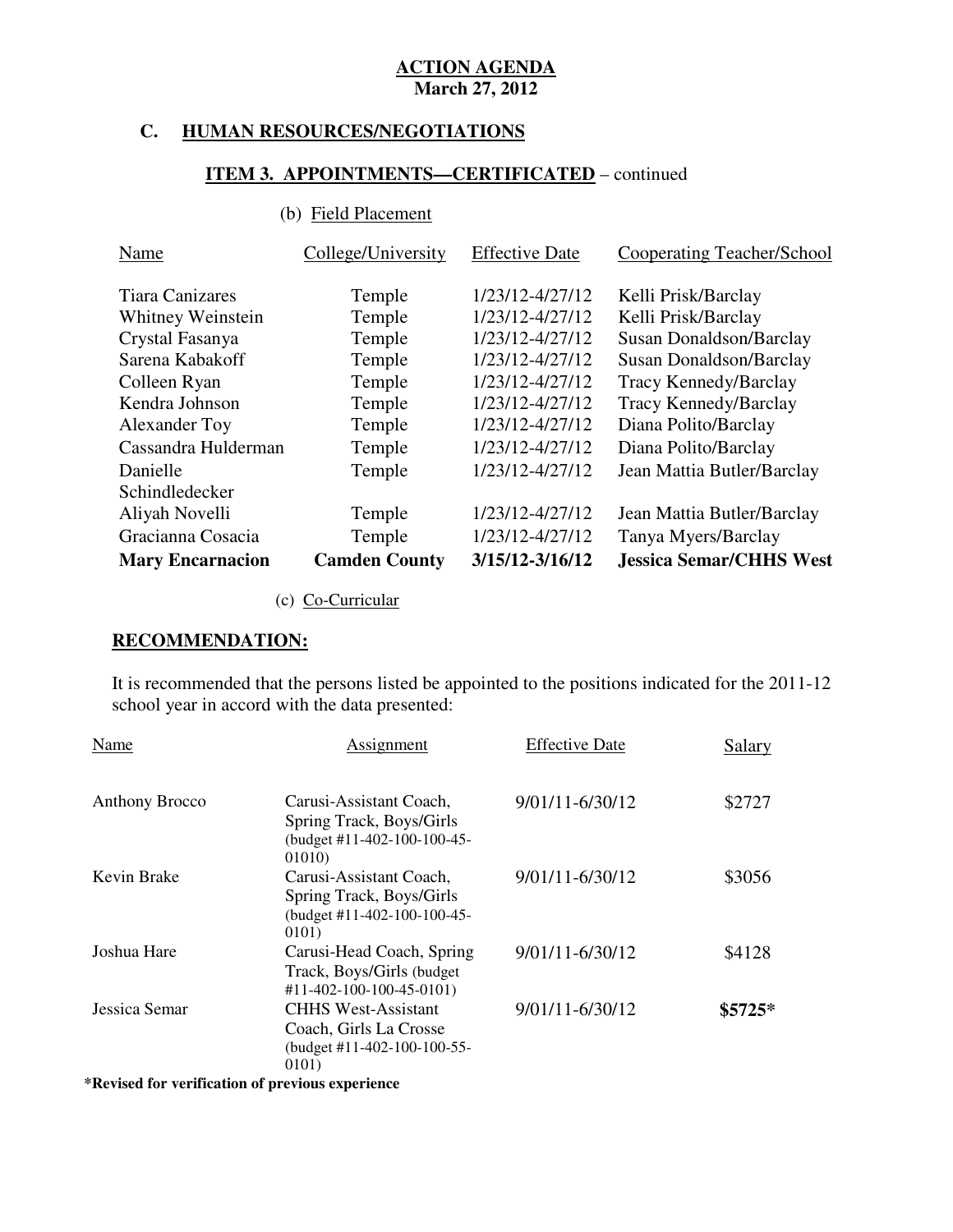### **C. HUMAN RESOURCES/NEGOTIATIONS**

### **ITEM 3. APPOINTMENTS—CERTIFICATED** – continued

#### (d) Mentor Teachers

#### **RECOMMENDATION:**

 It is recommended that the teachers listed be approved as mentors in accord with the data presented. Monies budgeted from account #'s 11-120-100-101-98-0102/11-130-100-101-98 0102/11-140-100-101-98-0102.

| <b>Theresa Church</b> | <b>Chanelle</b><br>Wilson | <b>CHHS</b><br>West | \$550 prorated | 3/20/12-6/30/12<br>(extended)  |
|-----------------------|---------------------------|---------------------|----------------|--------------------------------|
| Christy Marrella      | <b>Shawn Gross</b>        | Rosa                | \$550 prorated | (extended)<br>12/12/11-5/02/12 |
| Joanne Rizzo          | Gregg Love                | Johnson             | \$550 prorated | $3/16/12 - 5/01/12$            |
| <b>Name</b>           | Protégé                   | School              | Amount         | <b>Effective Dates</b>         |

(e) SAT Booster Program

#### **RECOMMENDATION:**

 It is recommended that the persons listed be approved to conduct an SAT booster program which is 6.5 hours for junior students at the high schools effective 4/16/12-4/20/12 and 4/23/12 4/27/12. Each instructor will be provided with 2 hours of training for the course for a total of 124 hours and a total cost of \$4766.79. Monies budgeted from account #11-000-218-320-66 0001.

| Name                 | <b>Effective Dates</b> | Prep Hours     | <b>Total Hours</b> |
|----------------------|------------------------|----------------|--------------------|
| Michelle Jastrzemski | 4/16/12-4/20/12        | $\overline{2}$ | 28                 |
|                      | 4/23/12-4/27/12        |                |                    |
| Adam Kovalevich      | 4/16/12-4/20/12        | $\overline{2}$ | 15                 |
|                      | 4/23/12-4/27/12        |                |                    |
| Chanelle Wilson      | 4/16/12-4/20/12        | $\overline{2}$ | 15                 |
|                      | 4/23/12-4/27/12        |                |                    |
| Jennifer Greenwald   | 4/16/12-4/20/12        | $\overline{2}$ | 8.5                |
| Marguerite Smaldore  | 4/16/12-4/20/12        | $\overline{2}$ | 8.5                |
| Katie Kelly          | 4/23/12-4/27/12        | $\overline{2}$ | 8.5                |
| Nora Smaldore        | 4/23/12-4/27/12        | $\overline{2}$ | 8.5                |
| Susan Nicolazzo      | 4/16/12-4/20/12        | $\overline{2}$ | 8.5                |
| Deena Freedman       | 4/16/12-4/20/12        | $\overline{2}$ | 15                 |
|                      | 4/23/12-4/27/12        |                |                    |
| Susan Melograna      | 4/23/12-4/27/12        | $\overline{2}$ | 8.5                |
|                      |                        |                |                    |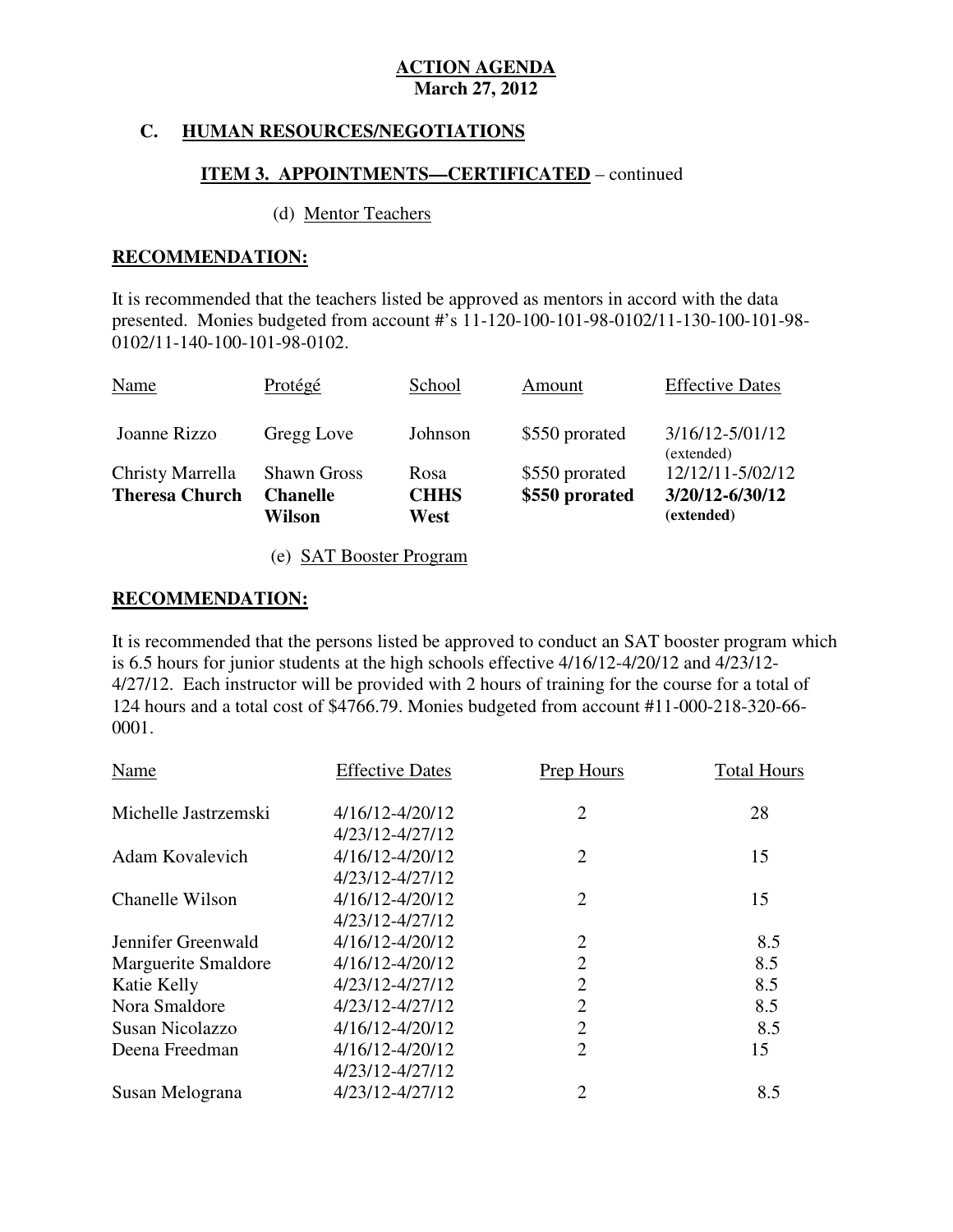#### **C. HUMAN RESOURCES/NEGOTIATIONS**

## **ITEM 3. APPOINTMENTS—CERTIFICATED** – continued

### **(f) Professional Development Committee**

#### **RECOMMENDATION:**

 **It is recommended that the persons listed below be approved as members of the Professional Development Committee effective 3/01/12-6/30/12 for a total of 70 hours at the rate of \$35.71/hr. (total cost not to exceed \$2499.70). Monies budgeted from account #11 000-223-110-72-0101.** 

**School** 

| <b>Lauren Arno</b>       | <b>Alternative High School</b> |
|--------------------------|--------------------------------|
| Lynne Kizpolski          | <b>Barton</b>                  |
| <b>Laura Gertel</b>      | <b>Beck</b>                    |
| <b>Marc Pierlott</b>     | Carusi                         |
| <b>Nora Smaldore</b>     | <b>CHHS East</b>               |
| <b>Maureen Smith</b>     | <b>CHHS West</b>               |
| <b>Carol Pletcher</b>    | Cooper                         |
| <b>Rose Anne Noll</b>    | <b>Harte</b>                   |
| Rebecca Egbert           | <b>Johnson</b>                 |
| Steven Koch              | <b>Kilmer</b>                  |
| Lynn Bresnahan           | Kingston                       |
| <b>Donna Morocco</b>     | Knight                         |
| <b>Paula Pennington</b>  | Knight                         |
| <b>Michelle Corona</b>   | <b>Malberg</b>                 |
| <b>Megan Manns</b>       | <b>Mann</b>                    |
| <b>Wendy Wong</b>        | <b>Mann</b>                    |
| <b>Michael Cheeseman</b> | Paine                          |
| <b>Karen Barry</b>       | <b>Rosa</b>                    |
| <b>Kimberly Laskey</b>   | <b>Sharp</b>                   |
| <b>Sandra Wilcox</b>     | <b>Stockton</b>                |
| Linda Dilger             | Woodcrest                      |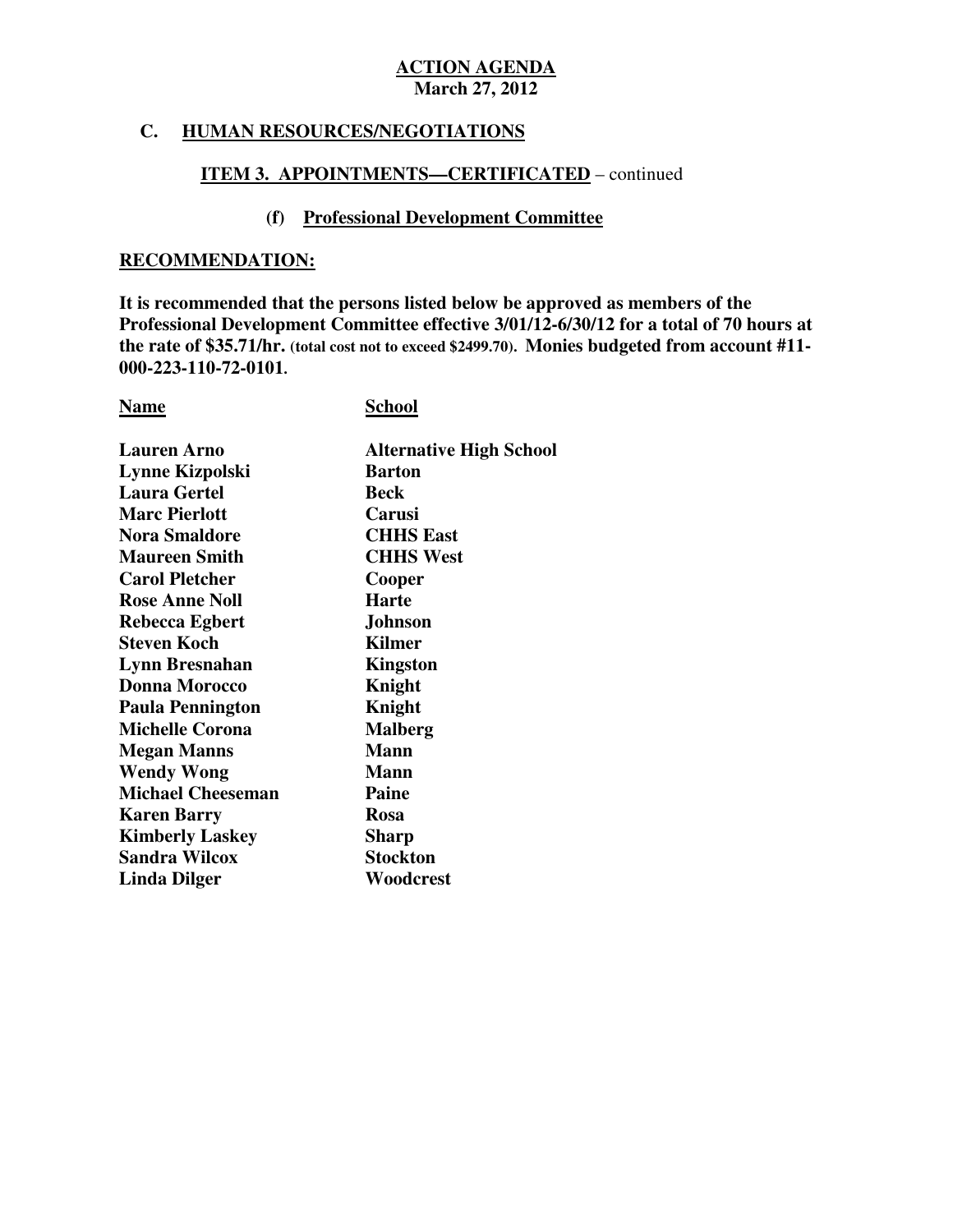# **C. HUMAN RESOURCES/NEGOTIATIONS**

## **ITEM 3. APPOINTMENTS—CERTIFICATED** – continued

#### **(g) Regular**

## **RECOMMENDATION:**

 **It is recommended that the persons listed be appointed to the positions indicated for the 2011-12 school year in accord with the data presented:** 

| <b>Name</b>               | <b>Assignment</b>                                                                                                                     | <b>Effective Date</b> | <b>Salary</b>                           |
|---------------------------|---------------------------------------------------------------------------------------------------------------------------------------|-----------------------|-----------------------------------------|
| Chamblyn<br><b>Traino</b> | <b>Carusi-Special Education (Long</b><br>term substitute for T. Wisniewski on<br>leave of absence-budget #11-213-100-<br>101-45-0100) | 3/22/12-6/30/12       | \$52,268 prorated<br>(Masters-step 6)   |
| <b>Nelson</b>             | <b>Carusi-Special Education</b>                                                                                                       | 3/19/12-4/17/12       | \$50,798 prorated                       |
| <b>Clifton</b>            | (Long term substitute for B. Turgeon-<br>budget #11-204-100-101-45-0100)                                                              |                       | (Masters-step 3)                        |
| <b>Elyse Ettin</b>        | <b>Kilmer-Guidance Counselor</b>                                                                                                      | 3/28/12-5/01/12       | \$50,398 prorated                       |
|                           | (Long term substitute for D. Ward on<br>leave of absence-budget #11-000-218-<br>104-15-0100)                                          | (contract extended)   | (Masters-step 1)                        |
| <b>Katarina</b><br>Radi   | <b>Carusi-Special Education (Long</b><br>term substitute for K. Connelly on                                                           | 3/19/12-6/01/12       | \$46,477 prorated<br>(Bachelors-step 2) |
|                           | leave of absence-budget #11-213-100-<br>$101-45-0100$                                                                                 |                       |                                         |
| <b>Christina</b>          | <b>Mann-Special Education (Long</b>                                                                                                   | 3/14/12-6/30/12       | \$46,277 prorated                       |
| <b>DeFlaviis</b>          | term substitute for the reassignment of<br>K. Altenburg-budget #11-214-100-101-<br>$24-0100$                                          |                       | (Bachelors-step 1)                      |
| <b>Stephen</b>            | Johnson/Mann/Paine/Woodcrest                                                                                                          | 3/19/12-4/17/12       | \$37,022 prorated (.8)                  |
| <b>Alex Bon</b>           | -.8 Music (Long term substitute for C.<br>Smith on leave of absence-budget #11-<br>120-100-101-12/24/27/36-0100)                      |                       | of Bachelors-step 1)                    |
| <b>Bridget</b>            | <b>Kilmer-Special Education (Long</b>                                                                                                 | 4/18/12-6/30/12       | \$52,268 prorated                       |
| <b>McDermet</b>           | term substitute for T. Lowe on leave of<br>absence-budget #11-209-100-15-0100)                                                        | (contract extended)   | (Masters-step 6)                        |
| <b>Michelle</b>           | <b>Johnson-.5 Title I (Reassignment of</b>                                                                                            | 3/12/12-6/30/12       | $$26,134$ prorated*                     |
| <b>Ginley</b>             | E. Trombetta-budget #20-232-100-101-<br>$12 - 0100$                                                                                   |                       | (.5 of Masters-step 6)                  |
| <b>Rebecca</b>            | <b>Carusi-Special Education (Long</b>                                                                                                 | 4/14/12-6/30/12       | \$47,422 prorated                       |
| Green                     | term substitute for N. Anastasia-budget<br>#11-204-100-101-45-0100)                                                                   | (contract extended)   | (Bachelors+15-step 1)                   |
| <b>Sherrilynne</b>        | Carusi-Language Arts (Long term                                                                                                       | 4/26/12-6/30/12       | \$57,302 prorated                       |
| <b>Adamson</b>            | substitute for C. Henes on leave of<br>absence-budget #11-130-100-101-45-<br>0100)                                                    |                       | (Masters-step 11)                       |
|                           |                                                                                                                                       |                       |                                         |

 **\*Salary adjusted for verification of previous employment**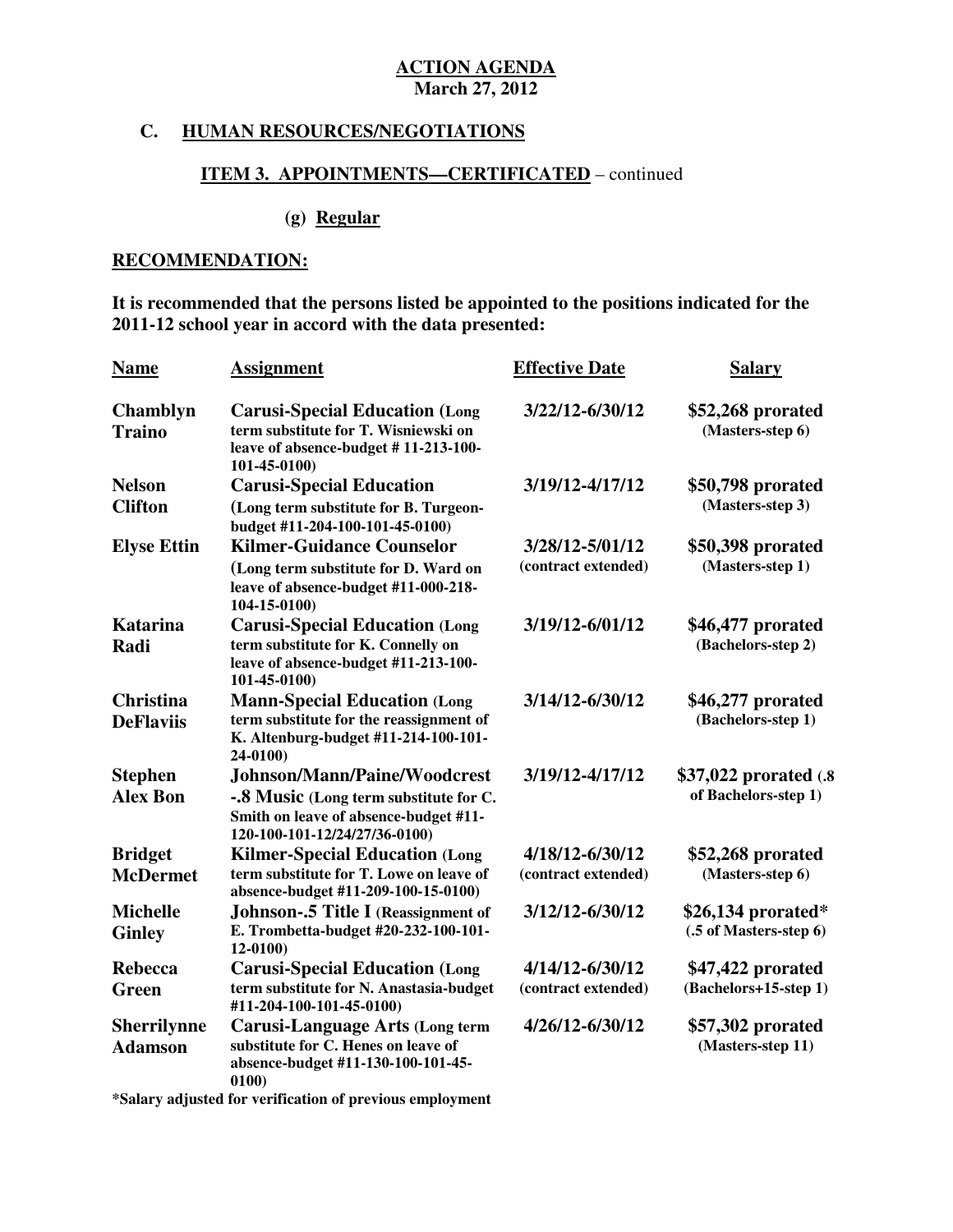## **C. HUMAN RESOURCES/NEGOTIATIONS**

### **ITEM 3. APPOINTMENTS—CERTIFICATED** – continued

#### **(h) Substitute Teachers/Nurses**

#### **RECOMMENDATION:**

 **It is recommended that the persons listed be approved as substitute teachers/nurses for the 2011-12 school year effective 3/28/12-6/30/12 (unless otherwise noted). Monies budgeted from account #11-120-100-101-98-0150/11-130-100-101-98-0150/11-140-100-101-98-0150/11-000 213-104-98-0150/11-000-240-105-98-0150.** 

| <b>Name</b>               | <b>Name</b>              | <b>Name</b>                | <b>Name</b>                            |
|---------------------------|--------------------------|----------------------------|----------------------------------------|
| Katarina Radi (3/11/12)   | <b>Christina Butchko</b> | <b>Kyle Evans</b>          | <b>Mary Anne Szkaradnik</b><br>(nurse) |
| <b>Kelley Holzworth</b>   | <b>Staci Boiskin</b>     | <b>Athena</b><br>Konidaris | <b>Jessica Tortu</b>                   |
| Jeanne Hubschman-<br>Horn | <b>Amanda Laskey</b>     | <b>Edward</b><br>Hall      | <b>Holly Welsch</b>                    |
| <b>Monika Gupta</b>       | Victoria Karpman         |                            |                                        |

## **(i) Counseling Internship**

#### **RECOMMENDATION:**

 **RECOMMENDATION: It is recommended that Amanda Pauker, graduate student at Villanova University be approved for a counseling internship at CHHS East effective 9/04/12-5/02/13 with Letitia Schuman as the cooperating counselor.** 

### **(j) Homebound Instructor**

#### **RECOMMENDATION:**

 **It is recommended that Graham Livingston be approved as a homebound instructor effective 3/28/12-6/30/12 at the rate of \$41.03/hour.**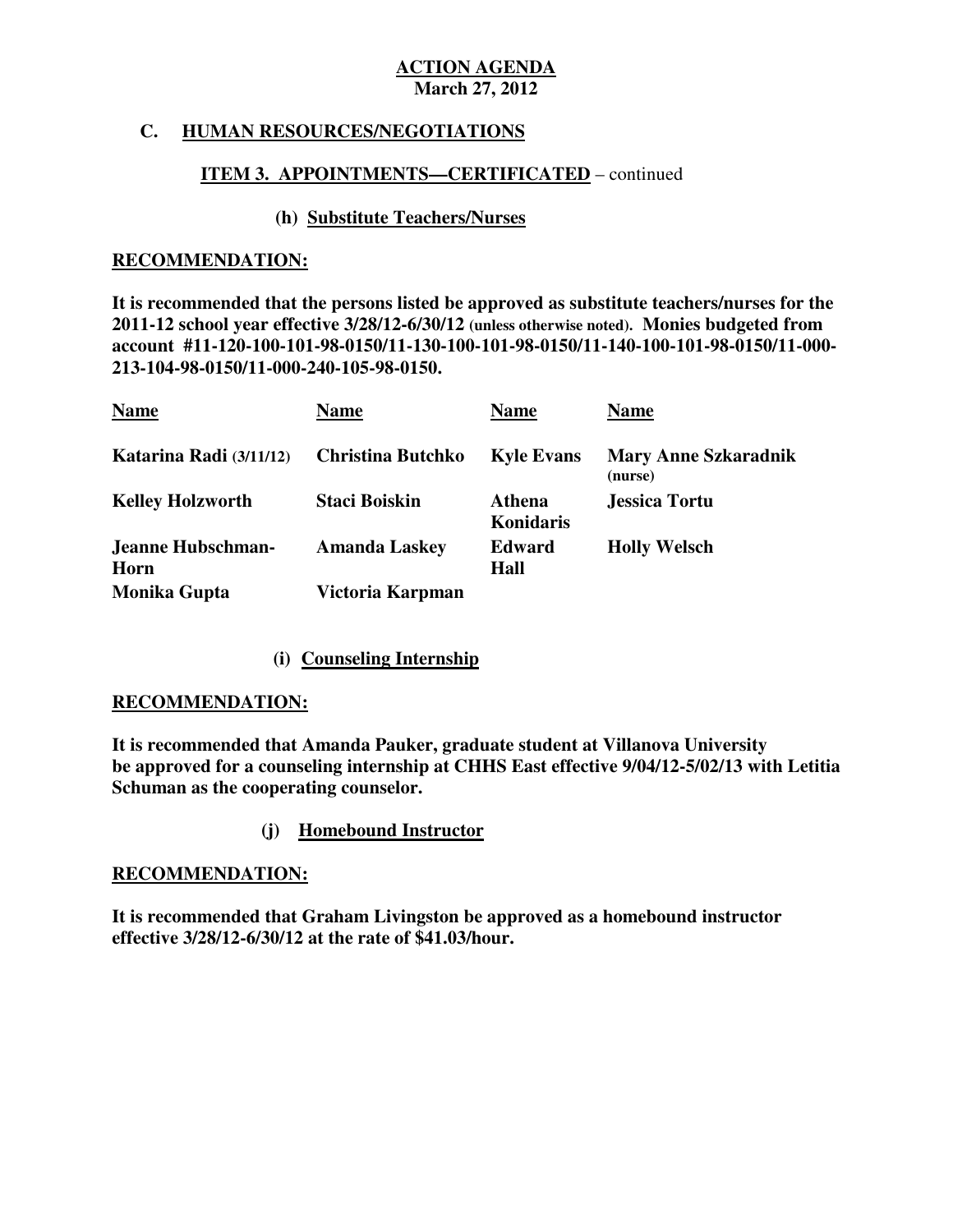### **C. HUMAN RESOURCES/NEGOTIATIONS**

## **ITEM 3. APPOINTMENTS—CERTIFICATED** – continued

## **(k) Environmental Education Residency Program**

#### **RECOMMENDATION:**

 **It is recommended that the persons listed, who are teachers at Beck Middle School be approved for the 2011-12 Environmental Educational Residency Program effective 3/20/12 3/23/12 at the rate of \$190.98 per diem for overnight (not to exceed three nights-unless otherwise noted-at a cost of \$572.94/teacher). Monies budgeted from account #11-130-100-101-66-0101.** 

**Name Name Name** 

**Maryann Daily** 

**Valerie McDonald** 

# **ITEM 4. APPOINTMENTS—NON-CERTIFICATED**

(a) Regular

### **RECOMMENDATION:**

 It is recommended that the persons listed be appointed to the positions indicated for the 2011-12 school year in accord with the data presented:

| Name                    | Assignment                                                                                                                     | <b>Effective Date</b> | Salary/Hourly<br>Rate |
|-------------------------|--------------------------------------------------------------------------------------------------------------------------------|-----------------------|-----------------------|
| Cynthia Rivera          | District-Substitute Program<br>Aide, SACC<br>$(budget #60-990-320-106-58-0001)$                                                | 3/28/12-6/30/12       | \$8.50                |
| <b>Margaret Walter</b>  | <b>District-Secretary (Replacing</b><br>P. McLaughlin-budget #11-000-219-<br>$105 - 71 - 0100$                                 | 3/28/12-6/30/12       | \$33,000<br>prorated  |
| <b>Danielle Douglas</b> | <b>Kilmer-Exceptional</b><br><b>Educational Assistant</b><br>(Replacing G. Woods-30 hrs/wk-<br>budget #11-000-217-106-14-0100) | 3/14/12-6/30/12       | \$10.65               |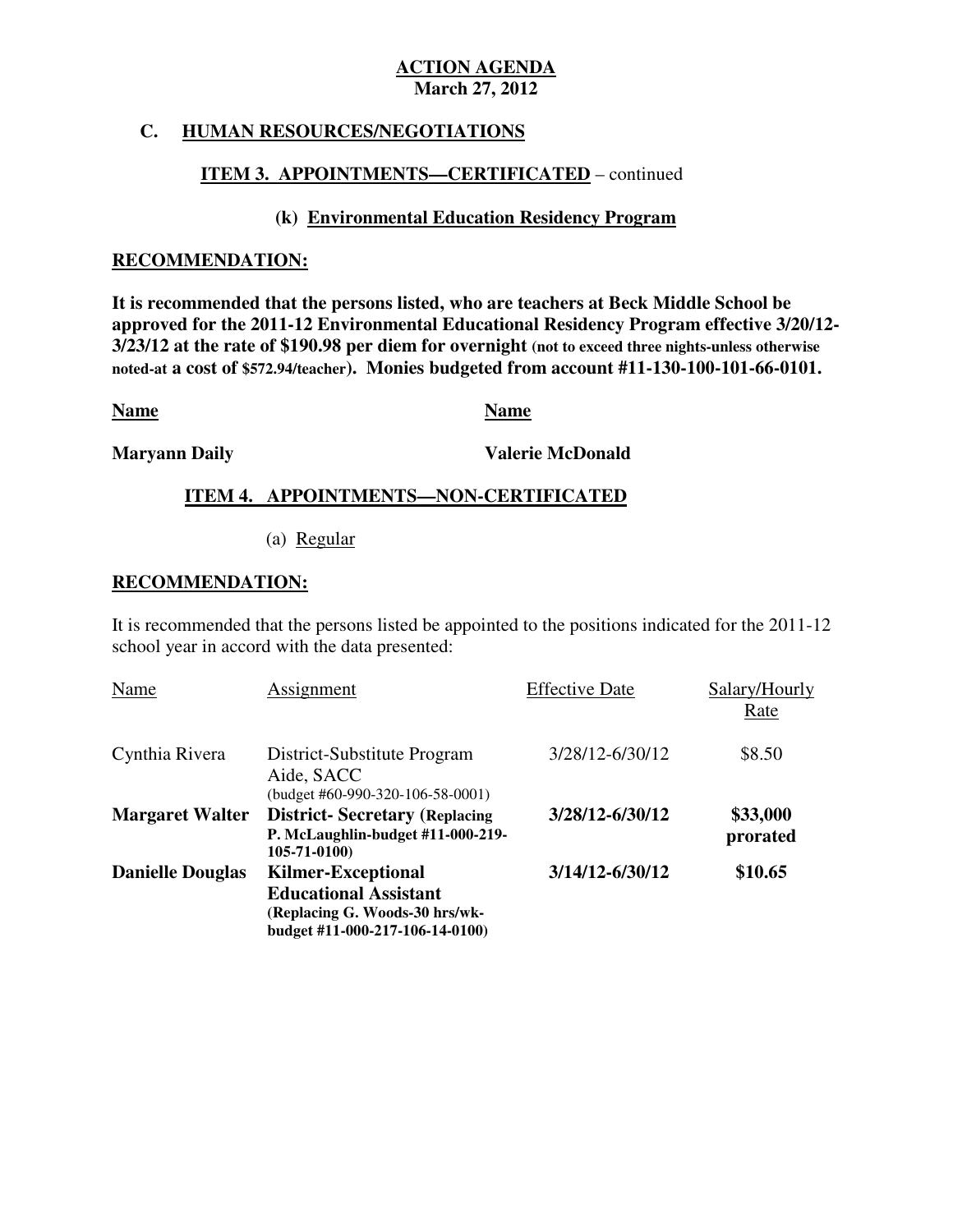#### **C. HUMAN RESOURCES/NEGOTIATIONS**

#### **ITEM 4. APPOINTMENTS—NON-CERTIFICATED -** continued

### **(b) Substitute Educational Assistant**

#### **RECOMMENDATION:**

 **It is recommended that the persons listed be approved as substitute educational assistants for the 2011-12 school year effective 3/28/12-6/30/12 (unless otherwise indicated). Monies budgeted from account #11-190-100-106-98-0150.** 

| <b>Name</b>          | <b>Name</b>         | <b>Name</b>                                   | <b>Name</b>      |
|----------------------|---------------------|-----------------------------------------------|------------------|
| <b>Staci Boiskin</b> | <b>Holly Welsch</b> | <b>Monika Gupta</b>                           | Victoria Karpman |
|                      |                     | <b>ITEM 5. LEAVES OF ABSENCE—CERTIFICATED</b> |                  |

(a) Leave of Absence, With/Without Pay

#### **RECOMMENDATION:**

 It is recommended that the persons listed be approved for a leave of absence, with/without pay in accord with the data presented:

| <b>Name</b>           | Assignment               | <b>Effective Date</b>                                                                       |
|-----------------------|--------------------------|---------------------------------------------------------------------------------------------|
| <b>Joy Malko</b>      | Beck-Health/P.E.         | Leave without pay 3/12/12-3/30/12 (revised for dates)                                       |
| Carla Smith           | District-Music           | Leave without pay $2/02/12 - 4/05/12$ (revised for dates)                                   |
| Nina Bart             | Paine-Grade 2            | Leave with pay 3/05/12-4/13/12                                                              |
| Dana Ward             | Kilmer-Guidance          | Leave without pay 1/03/12-4/30/12 (leave extended)                                          |
| <b>Betsey Turgeon</b> | Carusi-Special           | Leave with pay $1/23/12 - 1/26/12$ ; without pay                                            |
|                       | Education                | 1/27/12-until a determination is made regarding a<br>return to work date                    |
| Wendy McDermott       | <b>Beck-Humanities</b>   | Leave with pay $4/30/12 - 6/08/12$ ; without pay<br>$6/11/12 - 6/30/12$                     |
| Bethany Lau           | <b>CHHS East-Science</b> | Leave with pay $1/17/12 - 2/01/12$ ; without pay<br>$2/02/12 - 6/30/12$ (revised for dates) |
| Luisa Foley           | <b>CHHS East-Spanish</b> | Leave without pay $1/03/12-3/16/12$ (leave extended)                                        |
| Theresa Wisniewski    | Carusi-Resource          | Leave with pay $2/29/12 - 5/01/12$ ; without pay                                            |
|                       | Room                     | 5/02/12-6/30/12                                                                             |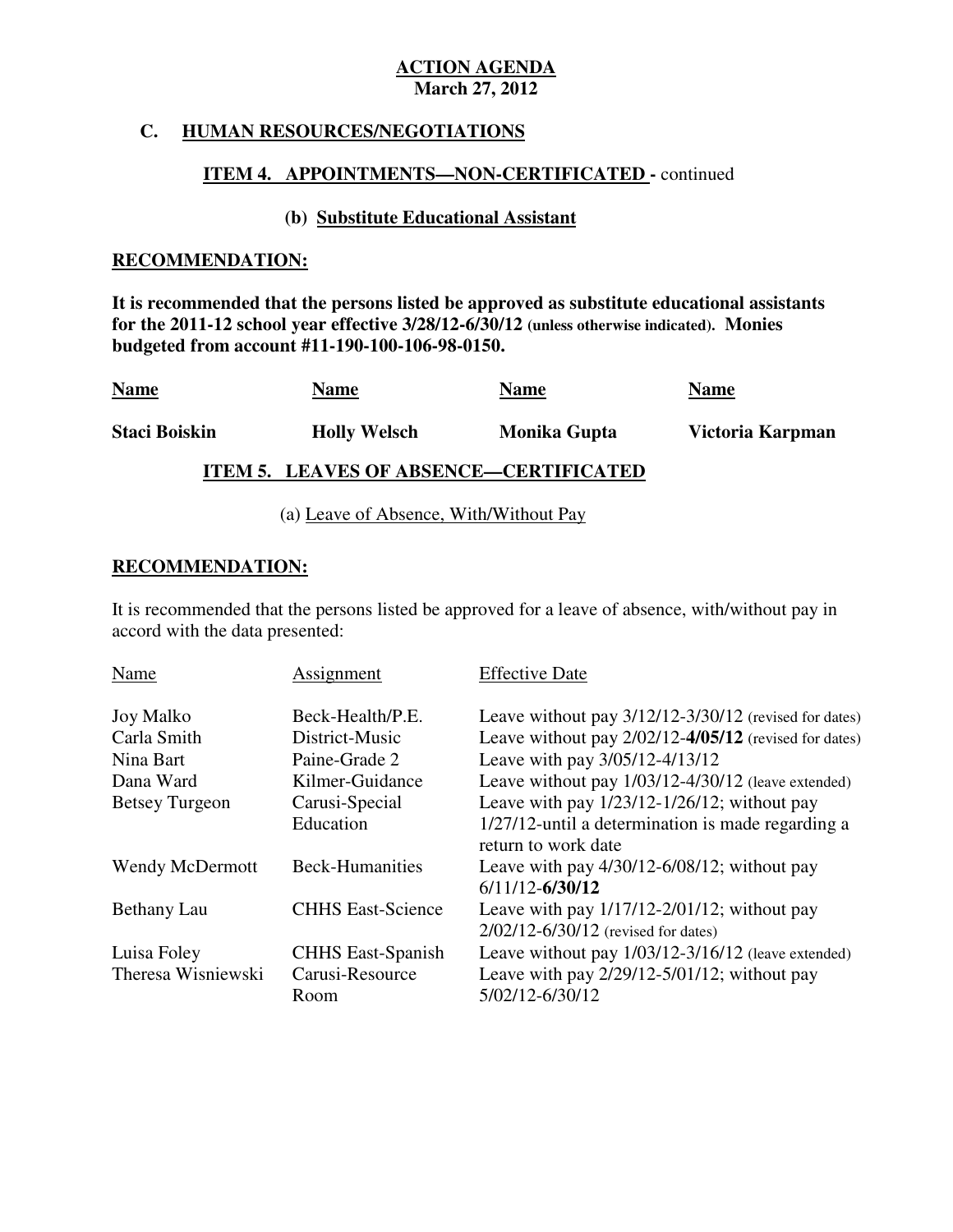# **C. HUMAN RESOURCES/NEGOTIATIONS**

# **ITEM 5. LEAVES OF ABSENCE—CERTIFICATED** - continued

# **(a) Leave of Absence, With/Without Pay-continued**

| Name                   | Assignment                                | <b>Effective Date</b>                                               |
|------------------------|-------------------------------------------|---------------------------------------------------------------------|
| <b>Ann Allen</b>       | <b>Beck-Language Arts</b>                 | Leave with pay $4/16/12 - 5/25/12$ ; without pay<br>5/28/12-6/30/12 |
| Paula Saillard         | <b>CHHS East-Spanish</b>                  | Leave with pay 2/13/12-2/17/12                                      |
| <b>Tara Lowe</b>       | <b>Kilmer-Special</b>                     | Leave with pay $2/13/12 - 3/20/12$ ; without pay                    |
|                        | <b>Education</b>                          | $3/21/12 - 6/30/12$ (leave extended)                                |
| Nina Anastasia         | <b>Carusi-Special</b><br><b>Education</b> | Leave without pay 1/19/12-6/30/12 (leave extended)                  |
| <b>Sharon Davis</b>    | Carusi-LDT-C                              | Leave without pay $2/23/12-3/21/12$ (revised for<br>dates)          |
| <b>Allison Dillion</b> | Carusi-Math                               | Leave with pay $3/16/12 - 4/02/12$ ; without pay<br>4/03/12-5/31/12 |

## **ITEM 6. LEAVES OF ABSENCE—NON-CERTIFICATED**

(a) Leave of Absence, With/Without Pay

# **RECOMMENDATION:**

 It is recommended that the persons listed be approved for a leave of absence, with/without pay in accord with the data presented:

| Name             | Assignment                                         | <b>Effective Date</b>                                               |
|------------------|----------------------------------------------------|---------------------------------------------------------------------|
| Jane Ball        | Kilmer-Exceptional<br><b>Educational Assistant</b> | Leave without pay 2/27/12-3/02/12                                   |
| Julia Kelly      | Kilmer-Educational<br>Assistant                    | Leave with pay $1/03/12 - 1/24/12$ ;<br>without pay 1/25/12-2/27/12 |
| Jacqueline Rocks | Malberg-Administrative<br>Assistant                | Leave with pay 2/10/12-2/22/12                                      |
| Madalene Salvo   | Kilmer-Program Aide,<br><b>SACC</b>                | Leave without pay 1/23/12-2/24/12                                   |
| Patricia Tigre   | Johnson-Lead Cleaner                               | Leave without pay 2/13/12-2/23/12                                   |
| Donna Boyles     | Harte-Secretary to Principal                       | Leave with pay 2/27/12-3/13/12 (leave<br>extended)                  |
| Cenobia Vinas    | Kingston-Head Custodian                            | Leave without pay 2/13/12-3/02/12<br>(revised for dates)            |
| Toni Carter      | <b>Barclay-Secretary</b>                           | Leave without pay $1/26/12 - 4/04/12$<br>(leave extended)           |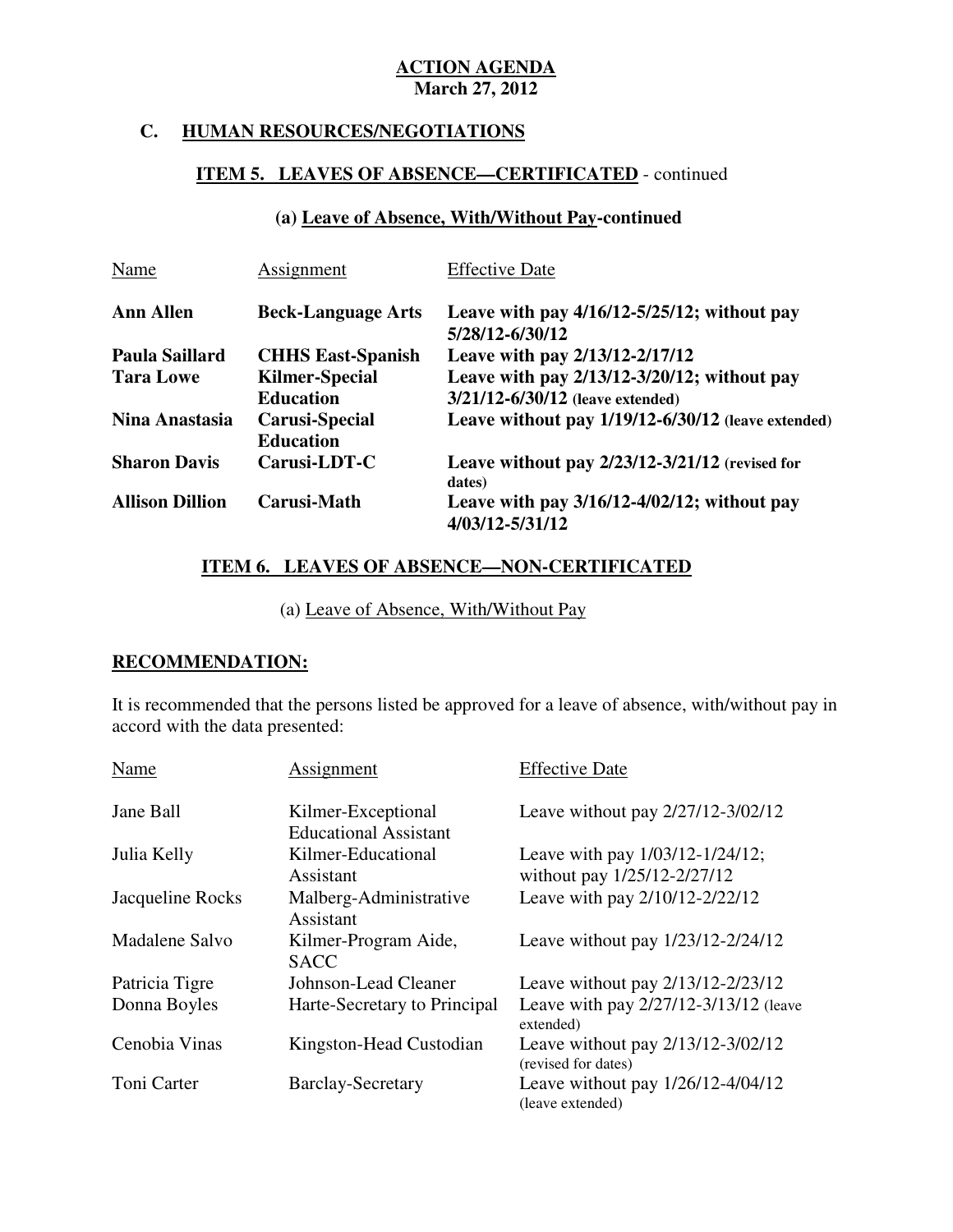# **C. HUMAN RESOURCES/NEGOTIATIONS**

### **ITEM 6. LEAVES OF ABSENCE—NON-CERTIFICATED**continued

(a) Leave of Absence, With/Without Pay-continued

| Name                   | Assignment                                     | <b>Effective Date</b>                                          |
|------------------------|------------------------------------------------|----------------------------------------------------------------|
| <b>Cheryl Shreeves</b> | <b>Barclay-Educational</b><br><b>Assistant</b> | Leave with pay 4/19/12-4/20/12;<br>without pay 4/23/12-4/26/12 |
| <b>Linda Badtorff</b>  | <b>Barton-Educational</b><br><b>Assistant</b>  | Intermittent leave without pay<br>2/01/12-4/20/12              |
| <b>Edward Vezza</b>    | <b>Barclay-Head Custodian</b>                  | Leave with pay 2/09/12-3/22/12 (leave<br>extended)             |
| <b>Nancy Walsh</b>     | Paine-Program Aide,<br><b>SACC</b>             | Leave with pay 3/08/12-3/14/12;<br>without pay 3/15/12-5/30/12 |

# **ITEM 7. ASSIGNMENT/SALARY CHANGE—CERTIFICATED**

(a) Salary Adjustment—Credits Earned

### **RECOMMENDATION:**

 It is recommended that the persons listed be approved for a prorated salary adjustment for credits earned effective 2/01/12-6/30/12:

|                           |                  | From   |             |          | To           |             |          |
|---------------------------|------------------|--------|-------------|----------|--------------|-------------|----------|
| Name                      | School           | Column | <b>Step</b> | Salary   | Column       | <b>Step</b> | Salary   |
| <b>Gary Haaf</b>          | <b>Beck</b>      | E      | 6           | \$52,268 | $\mathbf{F}$ | 6           | \$54,099 |
| Karen Howard              | <b>CHHS West</b> | E      |             | \$52,953 | F            |             | \$54,784 |
| <b>Karen Kuliczkowski</b> | <b>Beck</b>      | F      | 10          | \$57,875 | G            | 10          | \$59,935 |
| <b>Louis Tortu</b>        | <b>Beck</b>      | D      | 10          | \$54,212 | E            | 10          | \$56,044 |
| <b>Andrea Tierney</b>     | <b>CHHS West</b> | D      | 9           | \$53,067 | E            | 9           | \$54,899 |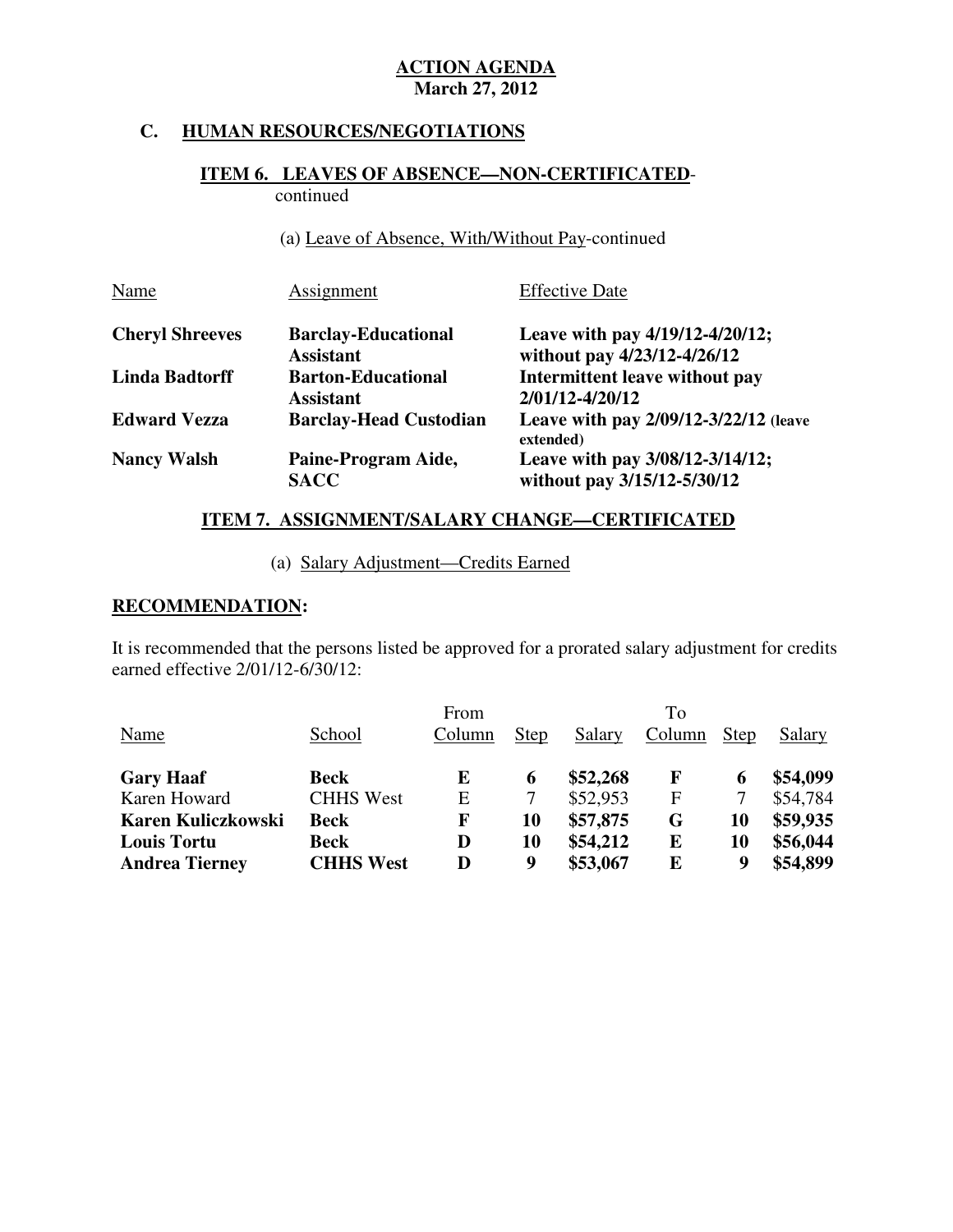### **C. HUMAN RESOURCES/NEGOTIATIONS**

### **ITEM 8. ASSIGNMENT/SALARY CHANGE—NON-CERTIFICATED**

#### (a) Reassignment

## **RECOMMENDATION:**

 It is recommended that the person listed be reassigned to the position indicated for the 2011-12 school year in accord with the data presented:

| Name                             | From                                                                             | To                                                                                                    | <b>Effective Date</b> | Salary                                                         |
|----------------------------------|----------------------------------------------------------------------------------|-------------------------------------------------------------------------------------------------------|-----------------------|----------------------------------------------------------------|
| <b>Eddy Arias</b>                | Carusi-Cleaner<br>(budget $#11-000-$<br>262-100-45-0100)                         | <b>Barclay-Cleaner</b><br>(budget #11-000-262-<br>$100-61-0100$                                       | 2/10/12-6/30/12       | $$26,650$ prorated                                             |
| <b>Darryl</b><br><b>McCarthy</b> | <b>CHHS East-</b><br><b>Lead Cleaner</b><br>(budget #11-000-<br>262-100-50-0100) | <b>Kilmer-Head</b><br><b>Custodian</b><br>(Replacing K. Rosa-<br>budget #11-000-262-<br>$100-15-0100$ | 4/02/12-6/30/12       | \$32,492<br>prorated (includes<br>\$992 for boiler<br>license) |

## **ITEM 9. OTHER COMPENSATION—CERTIFICATED**

### **(a) Parent Son/Daughter Human Growth And Development**

### **RECOMMENDATION:**

 **It is recommended that the staff members listed be paid the sum of \$35.00 for conducting a Parent Son/Daughter Program in an elementary school in conjunction with the course on Human Development:** 

| <b>Name</b>              | <b>School</b>                             | Date    |
|--------------------------|-------------------------------------------|---------|
| <b>Steve Redfearn</b>    | Kingston (budget #11-120-100-101-18-0101) | 2/22/12 |
| <b>Jacqueline Naddeo</b> | Kingston (budget #11-120-100-101-18-0101) | 2/22/12 |
| <b>Jacqueline Naddeo</b> | Kingston (budget #11-120-100-101-18-0101) | 3/01/12 |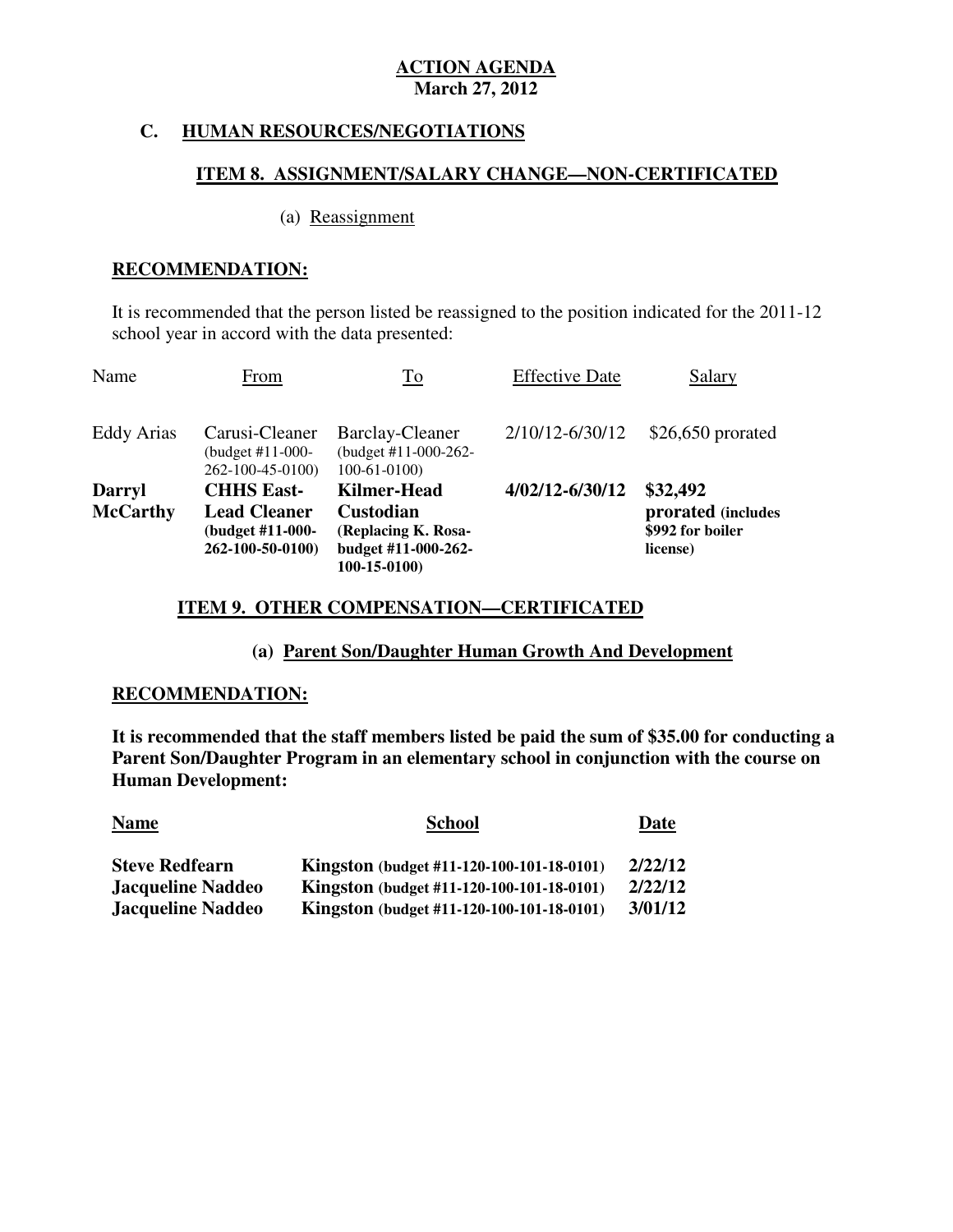## **C. HUMAN RESOURCES/NEGOTIATIONS**

#### **ITEM 9. OTHER COMPENSATION—CERTIFICATED** – continued

 **(b) Tuition Reimbursement—CHASA** 

### **RECOMMENDATION:**

 **It is recommended that the person listed be reimbursed for successful completion of graduate credits in accord with the current agreement between the Board of Education and the Cherry Hill Association of School Administrators. Monies budgeted from account #11 000-291-290-98-0002.** 

| <b>Name</b>    | Amount |
|----------------|--------|
| William Marble | \$272  |

## **ITEM 10. OTHER COMPENSATION—NON-CERTIFICATED**

## **(a) Additional Compensation—Overnight Trip**

### **RECOMMENDATION:**

 **It is recommended that the persons listed be approved to serve as one-on-one educational assistants for Beck Middle School students on the 7th grade overnight trip to the Liberty Science Center effective beginning 5:00 p.m. on 2/23/12 and ending at 10:30 a.m. on 2/24/12. Total compensation for the overnight trip is 15 hours. Monies budgeted from account #11-000-217-106-40-0101. Name Name** 

**Stacey Silberman** (not to exceed \$209) **Kyle Evans** (not to exceed \$209) **Ryan Nixon** (not to exceed \$182)

**Nancy Puche (not to exceed \$247)** 

| Motion<br>Second<br><sup>ote</sup> |
|------------------------------------|
|------------------------------------|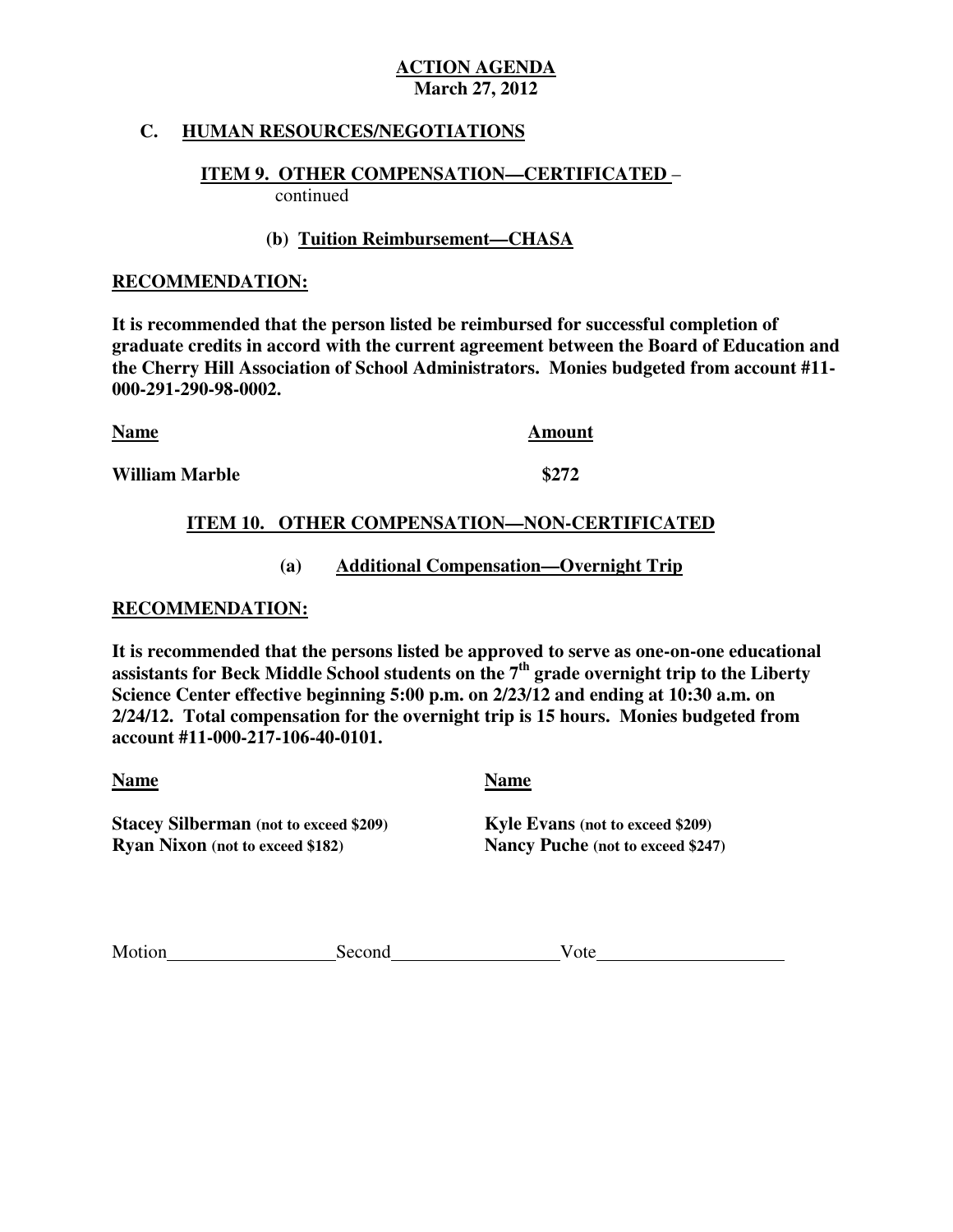# **D. POLICIES & LEGISLATION COMMITTEE**

# *Long Range Plan Goals:*

 *"Board of Education members, administrators, teachers, parents and the community work*  together to ensure all students are provided with academic, social and emotional support necessary to create optimal conditions for high achievement, continued growth and personal *development."* 

The Superintendent recommends the following:

- 1. Approval of Second Reading of Policies
- 2. Approval of Harassment/Intimidation/Bullying Investigation Decisions

#### **ITEM 1. APPROVAL OF SECOND READING OF POLICIES**

- Draft Policy 4111/4211: Recruitment, Selection & Hiring
- Draft Policy 4112.21: Teaching Staff Member/School District Reporting Responsibilities
- Draft Policy 4212.21: Support Staff Member/School District Reporting Responsibilities
- Draft Policy 6142.12: Technology Acceptable Use

### **RECOMMENDATION:**

 It is recommended that the revised policies listed above be approved for second reading and adoption as presented.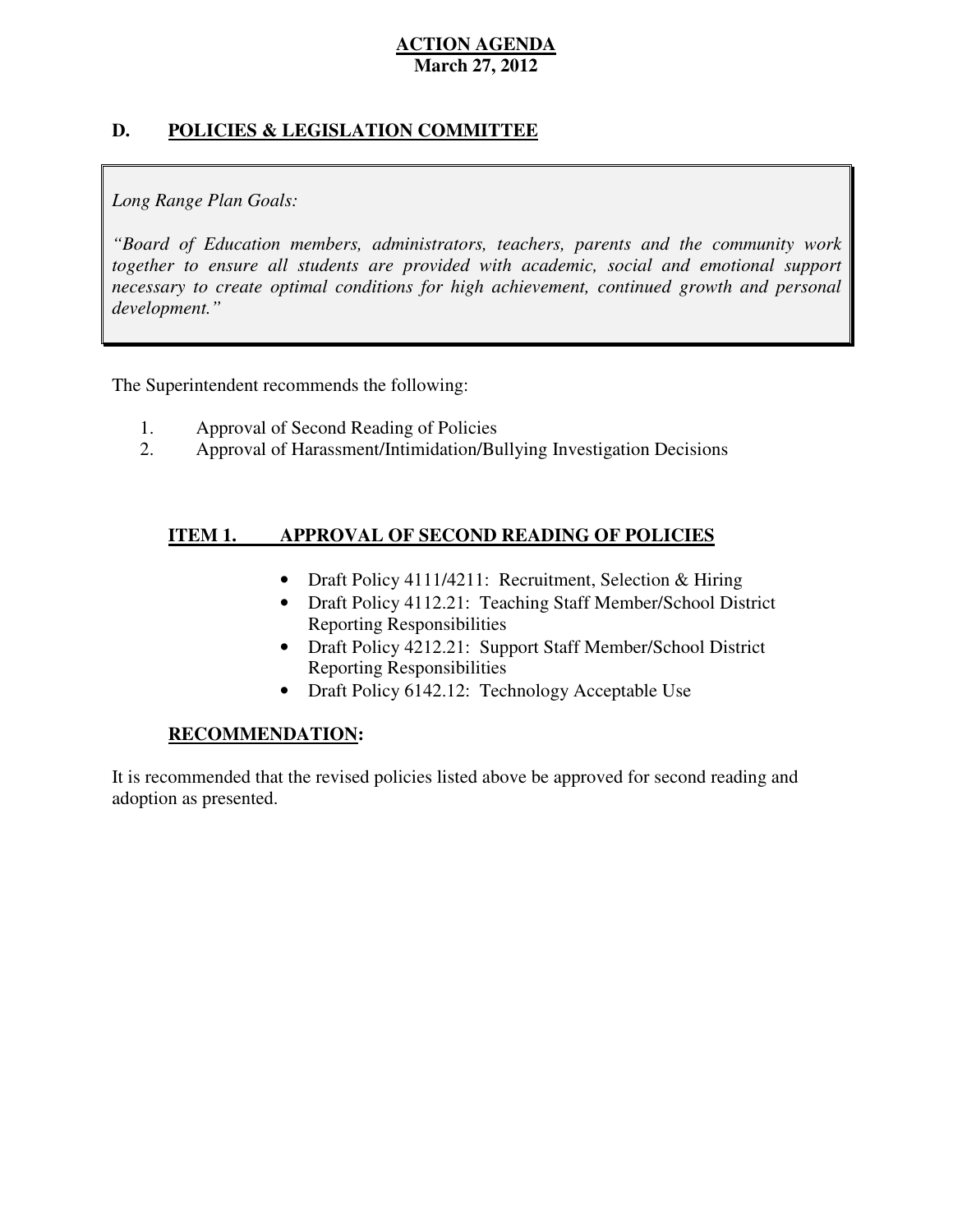### **D. POLICIES & LEGISLATION COMMITTEE**

#### **ITEM 2. IMPROVAL OF HARASSMENT/INTIMIDATION/BULLYING INVESTIGATION DECISIONS**

 decisions affirming, rejecting or modifying the Superintendent's determination in the following student HIB investigations: Be it Resolved, that the Cherry Hill Board of Education approves issuance of written

| <b>Incident Report No.</b> | <b>Board Determination</b> | <b>Incident Report No.</b> | <b>Board Determination</b> |
|----------------------------|----------------------------|----------------------------|----------------------------|
| 11-12:214                  |                            | 11-12:228                  |                            |
| 11-12:217                  |                            | 11-12:229                  |                            |
| 11-12:218                  |                            | 11-12:230                  |                            |
| 11-12:219                  |                            | 11-12:231                  |                            |
| 11-12:220                  |                            | 11-12:232                  |                            |
| 11-12:221                  |                            | 11-12:233                  |                            |
| 11-12:222                  |                            | 11-12:234                  |                            |
| 11-12:223                  |                            | 11-12:235                  |                            |
| 11-12:224                  |                            |                            |                            |
| 11-12:225                  |                            |                            |                            |
| 11-12:226                  |                            |                            |                            |
| 11-12:227                  |                            |                            |                            |

| Motion |
|--------|
|--------|